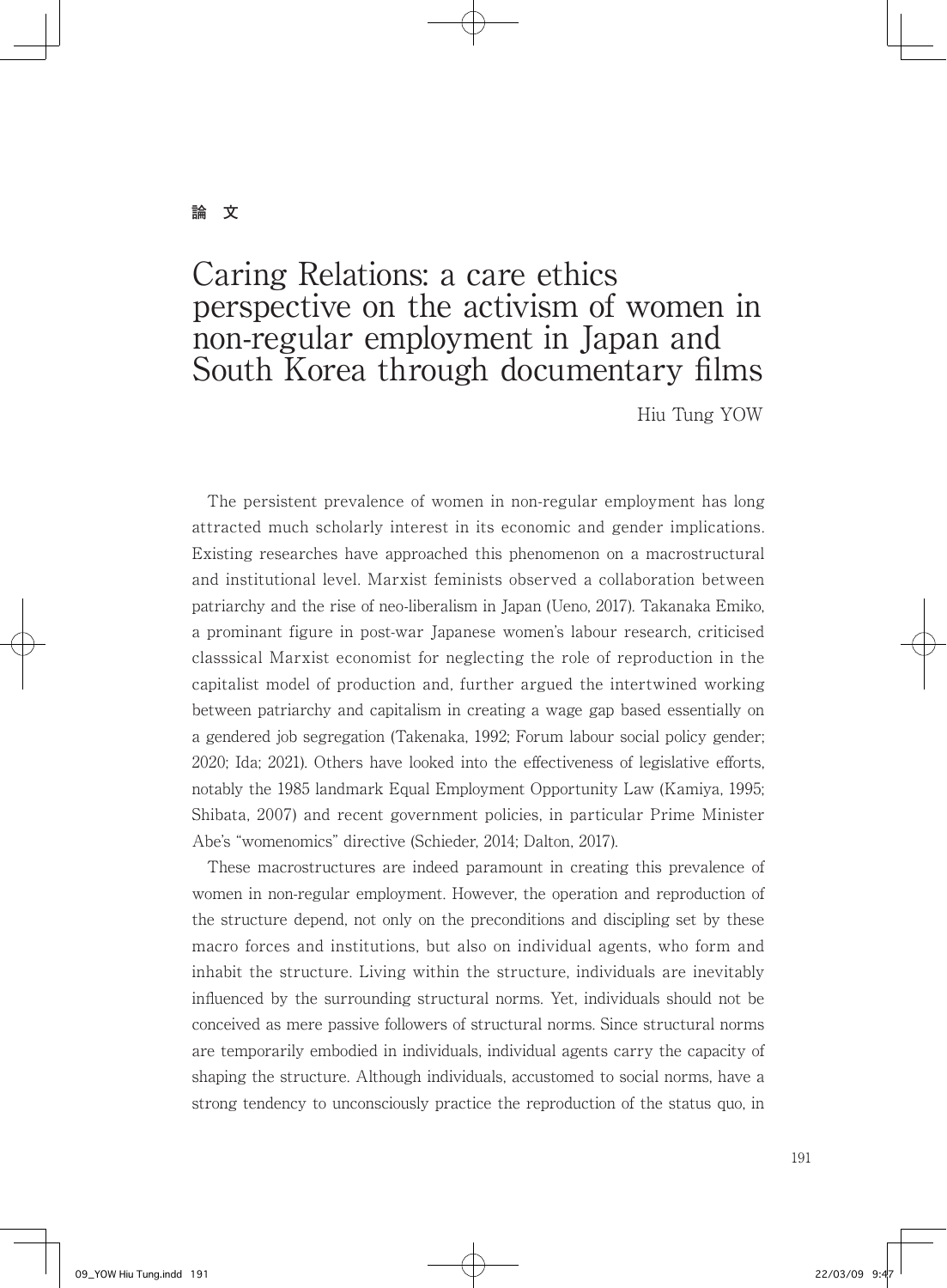rare instances, could act differently to make gradual changes to the existing structure (Bourdieu, 1977). Such potential of the individual in shaping the structure, is important yet insufficiently recognised in existing literature, which tended to give weight to macrostructures. This calls for a need to apply a perspective from the individuals to understand how they conceive the structure, their predicament and their actions, but literature that inquired from the perspective of the individuals in non-regular employment remains little (Fu, 2011; Broadbent, 2009).

 Contrary to the largely silent and compliant perception of female non-regular workers, many women found resourceful ways to cope with the precariousness of non-regular employment. Some women in non-regular employment in Japan and South Korea have organised themselves, despite exclusion from conventional entreprise-based unions, dominated by male regular workers. With their own union, women took collective bargaining, strikes and legal actions to strike for better working conditions, as well as the abolishment of the disparity between regular and non-regular workers who work the same job. While academic researchers have given little attention to the voice of women on how they view and negotiate with their non-regular employment, these progressive efforts by women were well-documented by journalists and documentary filmmakers.

#### Camera, Care and Society

 In the past decade, a recent academic trend uses multimedia, such as television series, films and documentaries, as a medium to analyse various social phenomena with an ethics of care. Television drama, films and documentaries entertain us and more. Either imagined or non-fictional narratives, are reflective of, to varying degree, us and the society we inhabit. They inform and call upon us to reflect philosophically on dilemmas that we identified in our daily lives (Kupfer, 2012). Furthermore, from fictional television drama and films to reality-based documentary, camera captures a rich resource of visual and audio footage of people's voices, physical expression and interactions with others in specific context. Such characteristic serves ideally to care ethics' emphasis on human interconnectedness and contextual specificity. This offers a unique opportunity for scholars to explore the process of how people act and react in relations to other people and circumstances around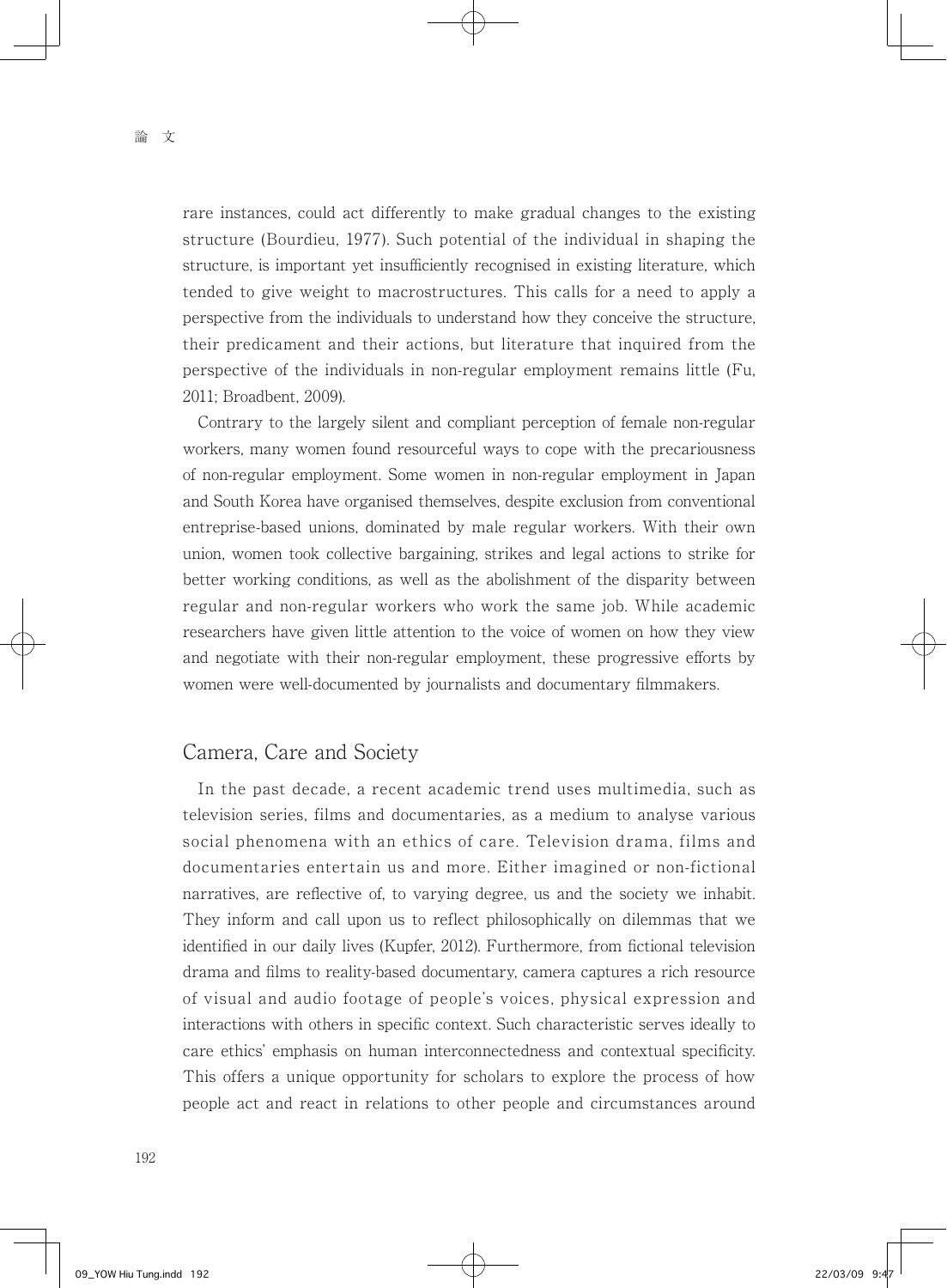them. As a result, it captures a relational dimension of human actions, for care ethics to illustrate and analyse the practice and delivery of care in contextualised scenarios.

 One way of using visual media with care ethics is to analyse the content regarding the portrayal of care. Scholars had looked into television and films on how care is performed by characters (Amy-Chinn, 2008), represented in various forms of media in respect of their historical background (Holdsworth, A., Lury, K., & Tweed, 2020) and how different scales of care for self, family, friends, community and nation, were conveyed to the audience in popular movies (Kupfer, 2012). In analysing televsion series, Laugier (2020) explored the formation of various relationships of care, between the production crew and the audience, the audience and the drama, characters and messages of the show, among the audience who are bonded together by a shared adoration for the show, as well as how influential messages of television drama could transcend into powerful symbols in real-life social movements.

 Another dimension of ethics of care lies in media production. Production choices of what, who and how to feature in television drama and movies are, themselves, questions of care. Furthermore, documentary films, as framed narratives involving actual events and real people, carries an additional dilemma of care in comparison to fictional drama and films. Production choices such as, deciding the subject of film before and during the filming process, the method of filming and engaging documentary participants, as well as the postproduction editing, release, ownership and the impact of the film, are filled with ethical considerations involving practical power dynamics between the director and documentary participants (Nash, 2012; Walukiewicz, 2018).

 This article seeks to study the activism of women in non-regular employment in Japan and South Korea captured through the lens of documentary films, with an ethics of care. Documentaries offer a distinctive and detailed insight into the interactions among the women and with different parties in work and activism. Focusing on people's emotions, voices and interactions with others, care ethics would inquire the prevalence of women in non-regular employment from the women's perspective.

 The article explores how women formed various caring relations in their experience in non-regular work and activism, and analyses how these rays of caring relations helped women to derive meanings and values in their struggle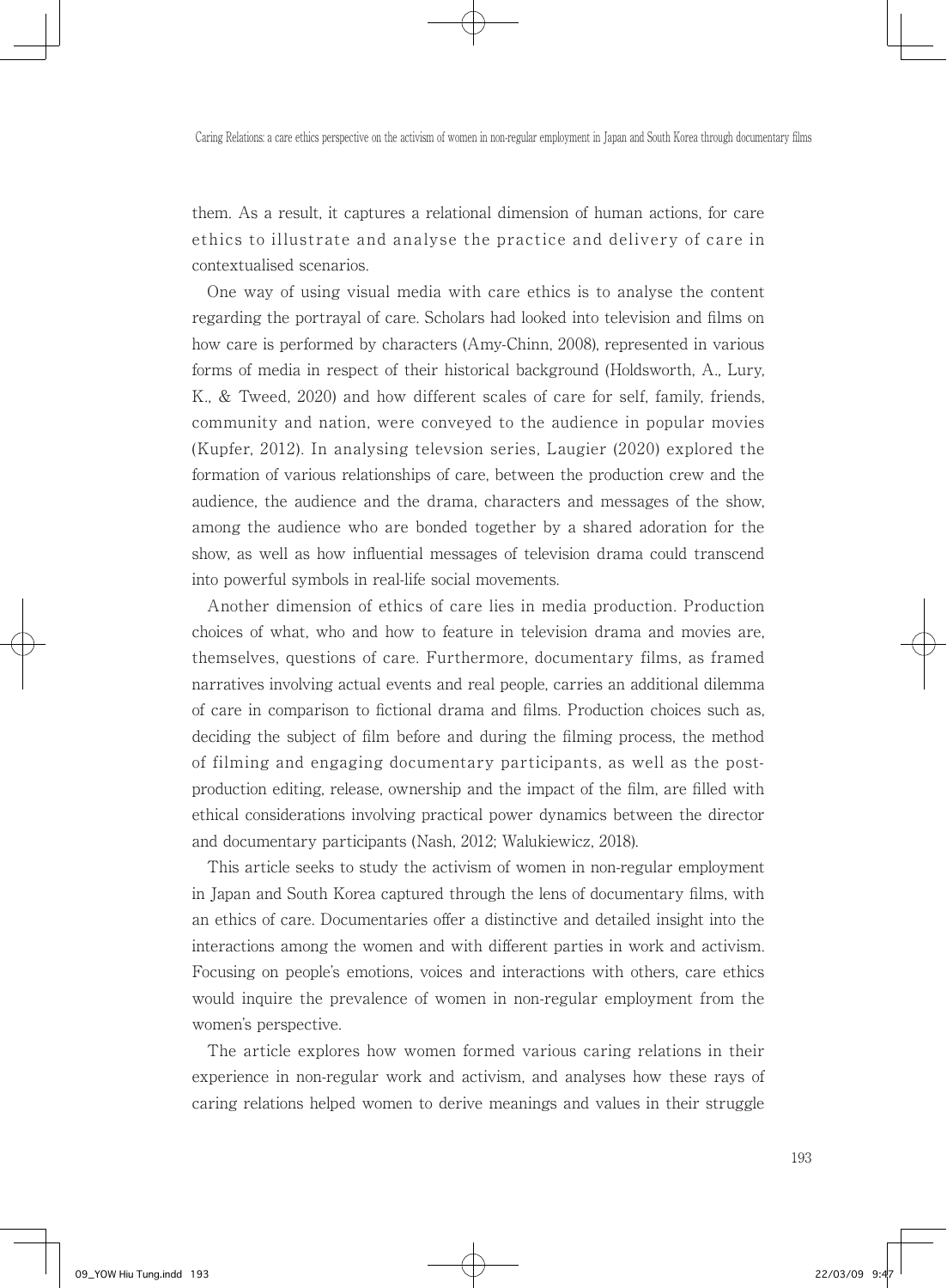with the precariousness of non-regular work, as well as the risks and challenges in activism. It hopes to analyse women's experiences of taking collective action as a union, in order to explore a more comprehensive understanding on the meaning of work and activism, and the ways women found empowerment among themselves through a sisterhood based on collective strength and shared resources (Hooks, 1983).

#### Research Methodology

This article analysed two documentaries, Metro Ladies Blues and Weabak, on the union activism of women, who worked as non-regular workers in metro shops in Tokyo, Japan and in supermarkets in Seoul, South Korea. Among the diverse ways women responded to the structures of gender and non-regular work, both documentaries presented how these women in non-regular work reacted through union activism.

Metro Ladies Blues, followed the activism of four mid-aged women working as shopkeepers at small shops in Tokyo Metro stations. As non-regular workers, these women started their activism in their 60s with no prior union experience. The directors, Matsubara and Sasaki, followed the women's collective bargaining efforts and strike in March 2013 to abolish the mandatory retirement for nonregular workers, and to establish a reemployment system to allow willing nonregular workers to continue working after reaching 65. The initial documentary release expanded into three updated additions. The directors continued to follow the women's latest development, as the women took legal actions and subsequent appeals against the company, on the basis of violation of the then Article 20 of the Labour Contract Act. The law regulated the same entitlement of working conditions to employees working at the same job responsibilities regardless of the duration of employment. The film also featured the women in private settings, such as union social events, gatherings, daily lives including work, groceries shopping and home-visits from 2013 to 2019.

Weabak, a 2009 Korean documentary directed by Kim mi-re, featured the 510-day strike of women, who were previously employed at one of Korea's major supermarket chains, Homever Outlet. Days before the enactment of the Non-Regular Workers' Protection Bill in 2007, which mandated non-regular workers who had worked two consecutive years to be hired as regular workers, the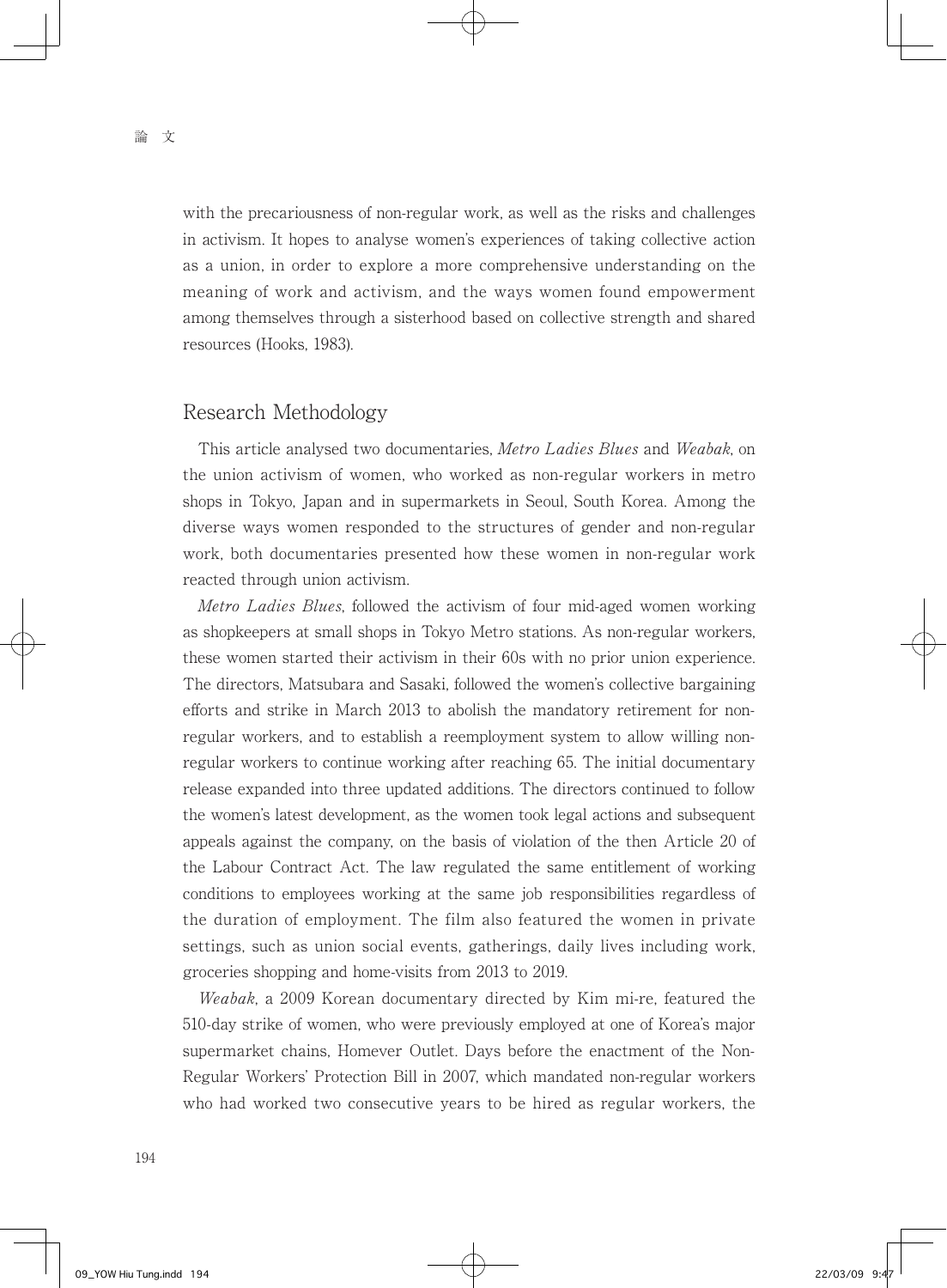holding company of Homever Outlet, E-land Group, dismissed without prior notice, many its non-regular workers. A majority of these workers were women who had worked for years, as part-time workers at the registry, storage and deli section of the supermarket. Having their livelihood depended on this parttime work, these women organised themselves in a union to launch a sleep-in strike at the stores they worked in. For many of the married women who participated, it was their very first time staying overnight outside since they got married.

 The director took a gender focus in the labour movment and highlighted the marginalisation of women in the workforce as non-regular workers, as well as the specific struggle women faced at home and in public, when conducting activism in a still deep-entrenched patriarchal South Korea and its maledominant union culture. This 510-day strike, which lasted as one of the longest strikes in South Korean history, came to a mixed conclusion. In a deal with the new company who acquired their previous employer, most women, except for key union figures, were rehired, on the condition that they would not conduct any union activities in the following three years. From the beginning of the strike till the end, the documentary told a story of women fighting for the right of non-regular workers, and in the process, breaking away from the traditional familial role and find new space, roles, and bonding through work and activism.

 Care ethics' notions of care and caring relations were used to examine these two documentaries. The analysis focused particularly on the verbal and physical interactions among women, between the women and their family, friends, clients, co-workers and fellow activists in work and activism.

#### Care Ethics as a research lens

 A common analogy compares theories to spectacle lenses that enable people to see the world from different perspectives. Coincidentally, camera is also a lens, and the way camera frames selective narratives of social issues and events shares many similarities with academic theories.

 Ethics of care is concerned with a distinctive moral reasoning based on notions of care and empathy. Critical of the conventional ethical assumptions on universal moral principles and the autonomous individual, care ethics draws attention to the interconnectedness of human relations and the highly contextual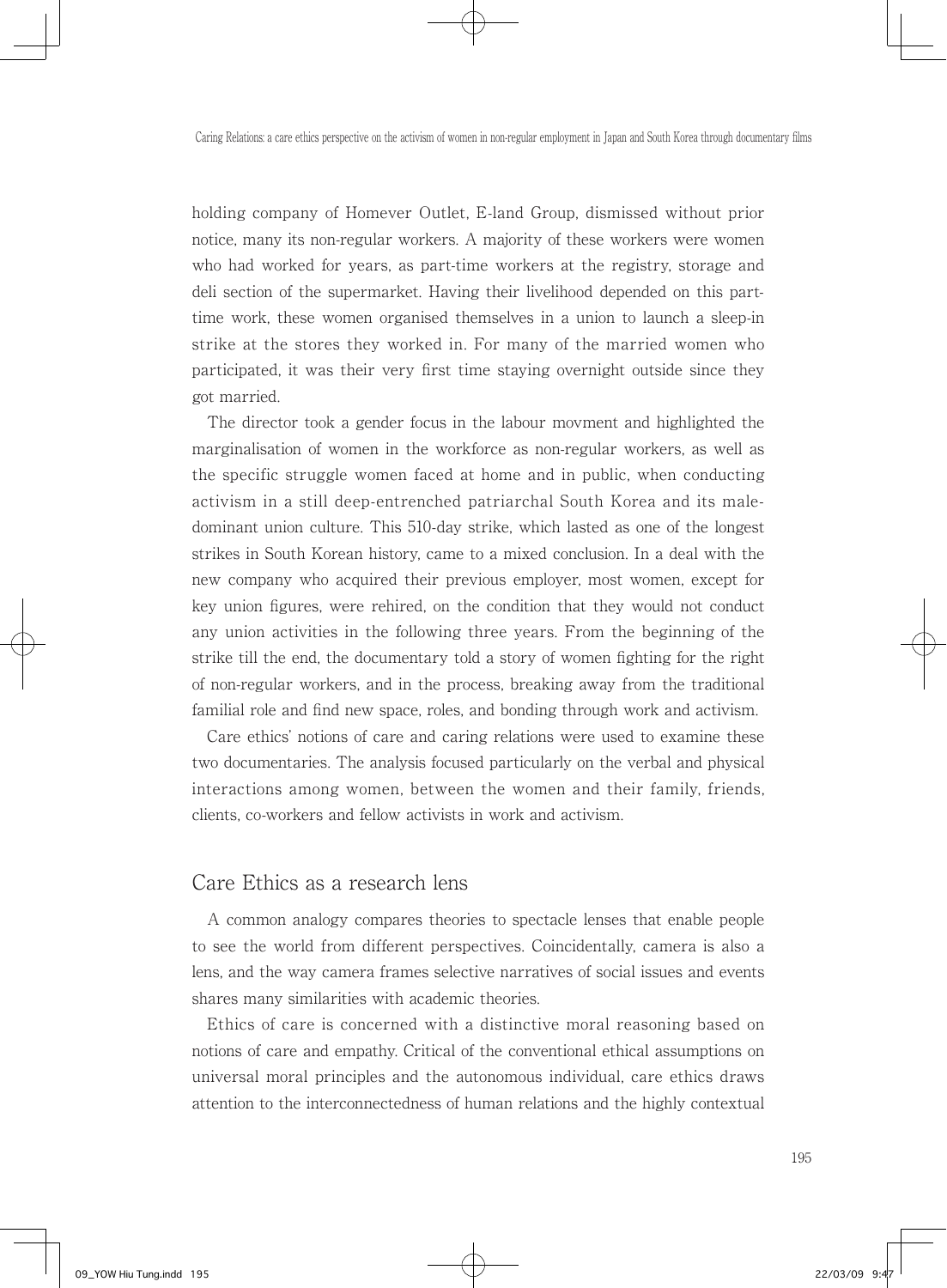nature of individual actions, as people make decisions in response to particular situations balancing their own and the need of others around them.

Care ethics is often accredited to Carol Gilligan, whose 1982 book, In a Different Voice, rebutted claims of women's inferior morality due to their preoccupation with intimate relation. She argued on a different, yet equivalent, moral reasoning based on notions of care and empathy, that existed along with the morality of justice and rights. By socially constructed gender expectations on girls and boys, the moral reasoning of care has become more commonly associated with women who are engendered to be more attentive to the feelings and needs of others in their developmental stage. Such patriarchal construct has not only resulted in the separation of the moral reasoning of care and justice into that of women's and men's morality, but the triumph of men's morality and a fundamental devaluation of women and their gender attribute of care, empathy and connectedness with others.

 Challenging the concept of the conventional masculine "right" and "justice" orientated morality as the prototype and sole legitimate form of moral reasoning, care ethics calls for a re-evaluation of the significance of relational care and recognising care an alternative but equally legitimate moral response to our ethical and moral dilemma. Rejecting a search for universal moral principles, care ethics approaches moral issues in a relational and contextspecific manner. Since individuals are bounded to certain belonging to a group or community, they are fundamentally related to others. Their decisions and actions must be considered within a particular scenario involving themselves and others. Thus, care ethics conceptualises a caring approach to morality as people being attentive, listening and responding to the concerns and needs of others.

In Caring: A Feminine Approach to Ethics and Moral Education, Nodding (1984) further developed care as a common human moral orientation to which, she argued, must be nurtured in our moral development. The socially constructed gender role has made it taken for granted that it was first and foremost a woman's responsibility to care for others, while in fact, care was capable by both men and women. Since all individuals regardless of gender have an affective response to the emotion of others and shared the experience of being care for as a child, they have both the capacity and an ideal to care for those around them. Considering care as the basics of human existence, a caring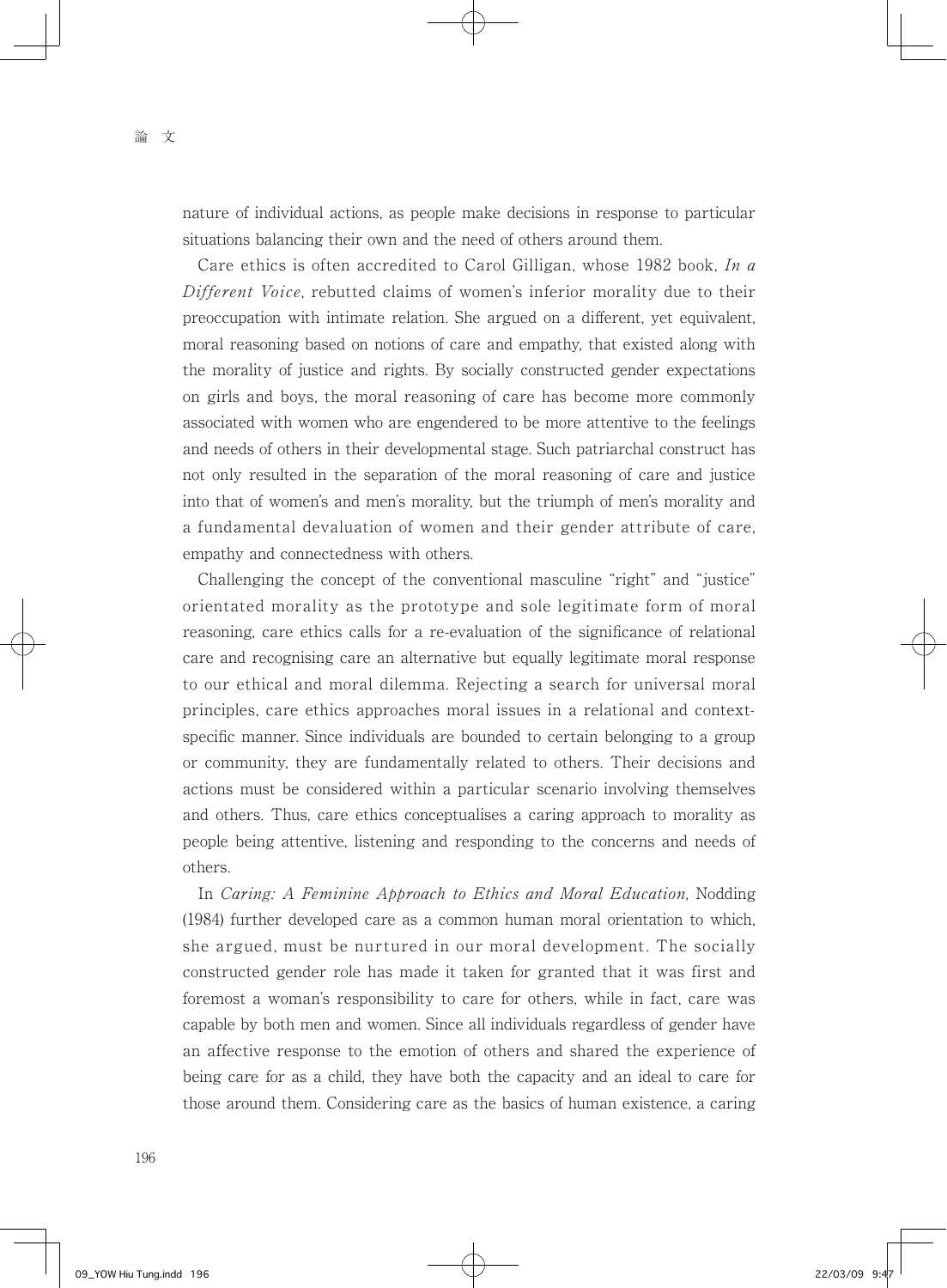relationship entailed a reciprocity of care between the "one-caring" and the "cared-for", though not necessarily always in the same manner or of symmetric weight. As the act of caring must take place in a relational context and each caring relationship carries its own personal and situational specificities, care must be understood contextually rather than as a universal principle. As a result, it is essential to pay attention to all parties' concerns, so as to appreciate the uniqueness of each relationship.

 While it is still debatable to define care ethics purely as a moral theory, many advocates are more inclined to consider care ethics "a mosaic of insights and value the way it is sensitive to contextual nuance and particular narratives rather than making the abstract and universal claims of more familiar moral theories" (Held, 2006). Indeed, the emphasis of the interconnected individual and the attentiveness to the relational and contextual dimension of a particular issue had shed light on theoretical and empirical approaches across various academic fields, not limited to care-apparent topics such as the delivery care in the private household, and specialised care, such as medical health, education, and social work. The application of care ethics can also be seen in the societal allocation of care responsibility in political theory (Tronto, 1993), in international relations (Robinson, 1997), and the practising of care in our everyday lives with family, friends and neighbours, at work, in society, with the natural and political environment (Barnes, 2012).

 Robinson (2006) asserted the importance of incorporating ethics of care in labour studies, particularly regarding women and work in our globalised economy. She argued a deficiency in the existing right-based approach in addressing worker's justice, particularly that of women workers. The narrow liberal-individualistic ontological assumption of work and workers in the rightbased framework, is gender-blind, decontextualises the nature and context of work, and neglects the dynamics of human relations and their relational power. Care ethics offers a better normative framework that takes consideration of the multifaceted dimensions to a person's life, as workers, careers, women, wives and mothers. Focusing not on a standardised set of rights but on the fulfillment of basic needs, care ethics can investigate the strategies devised by women to cope with the increasing burden of wage and non-wage work. Advocating attentiveness, responsiveness, and assuming a continual responsibility of care in government policy-making and corporate culture, she called on the potential of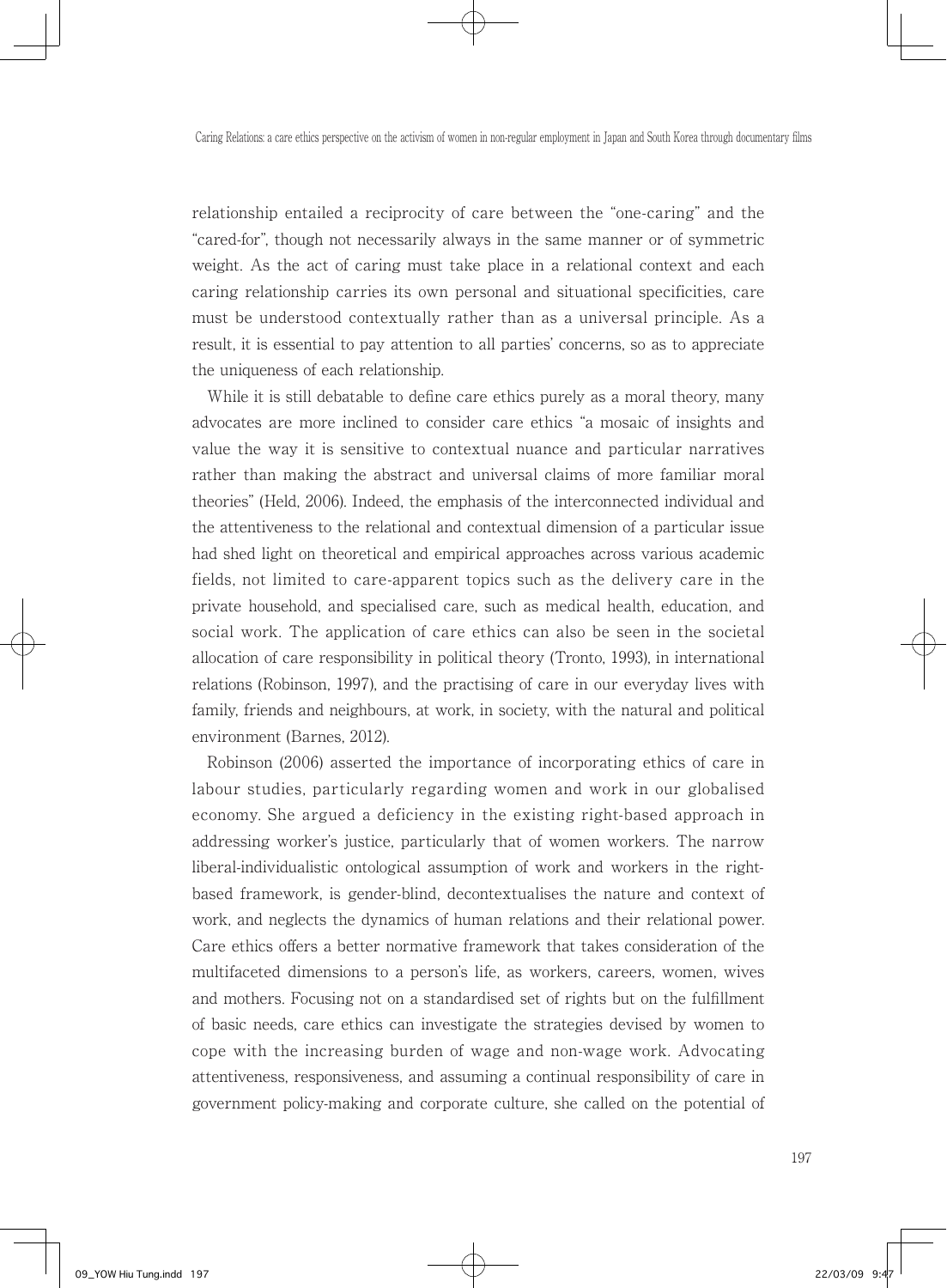care ethics as an antidote to global neoliberalism by providing an alternative discursive moral and policy framework to moderate the scale and intensity of market value.

 The relational dimension of employment and how it shapes the meaning of work and the experience of precariousness for low skilled and underpaid care workers have also been explored. Stacey (2005) found a complex and often contradicting relationship with work among the low-wage home care workers in the United States. Despite obvious constraints, such as overwork, increased risk and physical and emotional strain, workers also described different sources of rewards in their narratives on work, most notably a special bond established from spending extensive time and effort caring to their clients' needs which they took great pride in. The reward of pride and dignity derived from the ability to "dirty" work others would avoid, enabled workers to negotiate the constraints of work and make meanings to continue this much stigmatised and less materially rewarding profession.

 Similarly, Van Bochove and Zur Kleimsmide (2020) argued that the dynamics of a care network had a great effect in mitigating the experience of precariousness in migrant live-in care workers in the Netherlands. A functional care network, which involved a variety of factors and stakeholders around the migrant worker, such as the financial situation and medical needs of the client, relationship with client's family, coordination with medical professionals and social workers, social support in host and home country, would alleviate risk of precariousness in work.

 Applying a focus on the relational dimension of human actions, people's emotions and voices in the two documentaries on the activism women in nonregular employment, care ethics offers a bottom-up approach to listen to how women made decisions, experienced and made sense of non-regular work and activism.

### An Analysis of Women's Voices Women's experience in the non-regular work

 The working environment and conditions of non-regular workers at the frontline of the retail industry were unquestionably tough, as these women in non-regular employment in South Korea and Japan spoke a similar story of long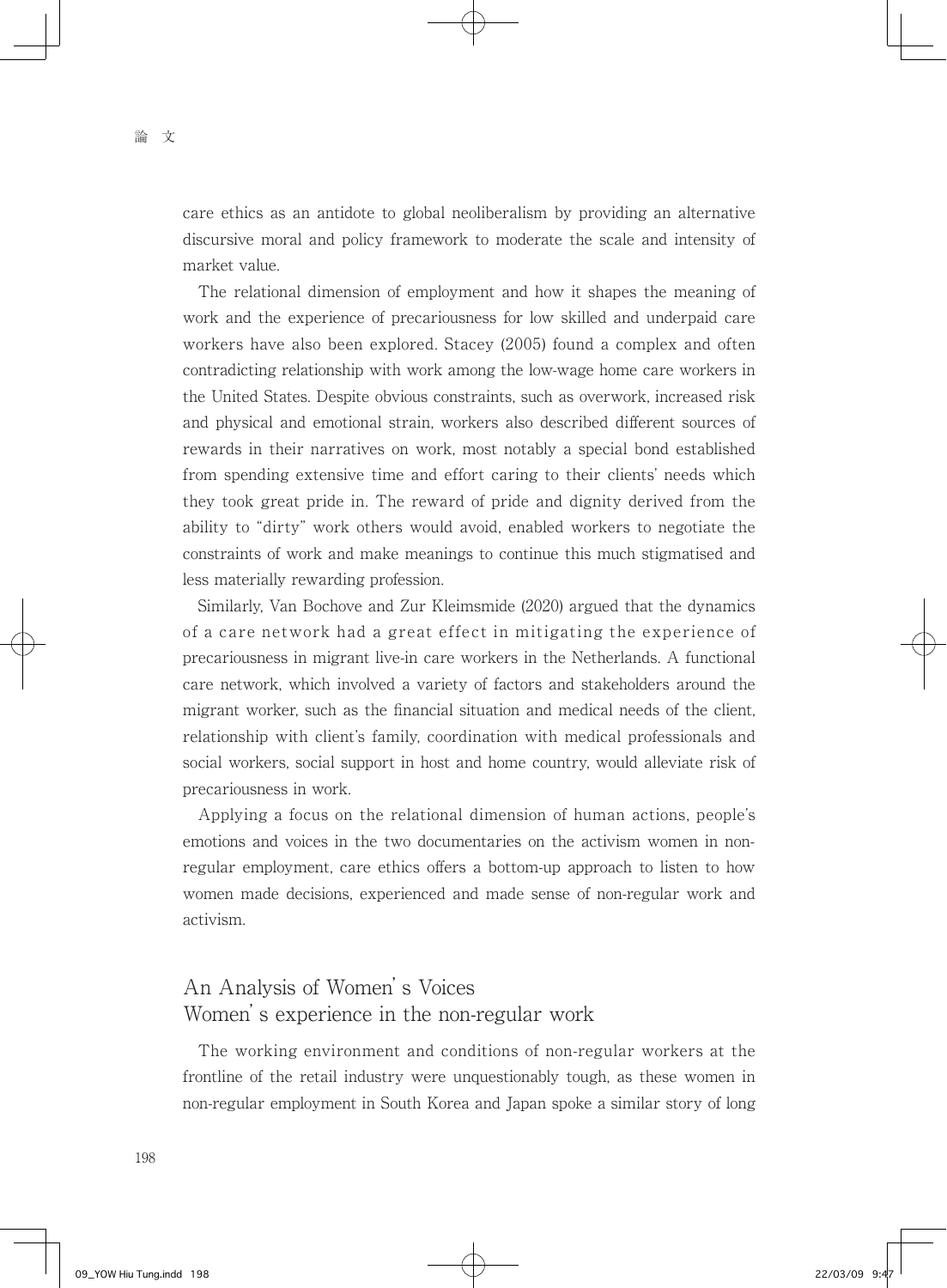hours of physical and emotional drain. These South Korean women worked at supermarket cashier described the physical exhaustion, such as aching legs and sore throat from standing for all day at cash registry at the supermarket, as well as the emotional intensity of staying focused to keep the lines at the cashier running smooth and fast, keeping a friendly smile and always saying welcoming and farewell lines to great all guests. The women shared what Hochschild (1983) termed "emotional labour", which demanded a management of their feelings and emotional expressions to meet their job requirement. The company implemented a strict point system that publicly evaluated workers on their compliance to customer service requirements and disciplined them from causal chats with co-workers, creating much psychological stress. Another source of emotional strain came from customers, as these women working at cashiers were at the forefront of handling customer complaints in the event of company policy change. Women often had to apologise personally on behalf of company policy, giving intense emotional labour in this seemingly low-skilled job.

 The metro shop ladies in Tokyo, in a self-written parody song, also told of their long working hours which began before dawn, when they had to commute to the metro station where they work, so to get the shops ready for business before the arrival of the first train. As women were responsible for running the stores solely, they had to carefully manage water intake to avoid toilet breaks that would leave the stores unattended. These metro stores, where women worked inside facing customers, were small cubicles with strong lighting installed to showcase the merchandise such as drinks and snacks, newspapers and magazines and cigarettes packed around the shopkeepers. Those strong white light radiated heat made staying in such compacted space for long hours hot and unconformable. For years, these metro ladies had to stand in these hot cubicles for the whole day, till the union negotiated with the company to arrange chairs for workers to sit and take rest.

 The inequality between non-regular workers and regular workers who worked at the same duties with almost the same number of hours alongside each other was described as a discrimination based on their non-regular status. In both cases, the disparity between non-regular and regular workers at the same post was sizeable in terms of salary, bonus, subsidy and benefit. Regular workers were paid a higher monthly wage with entitlement to bonus. Whereas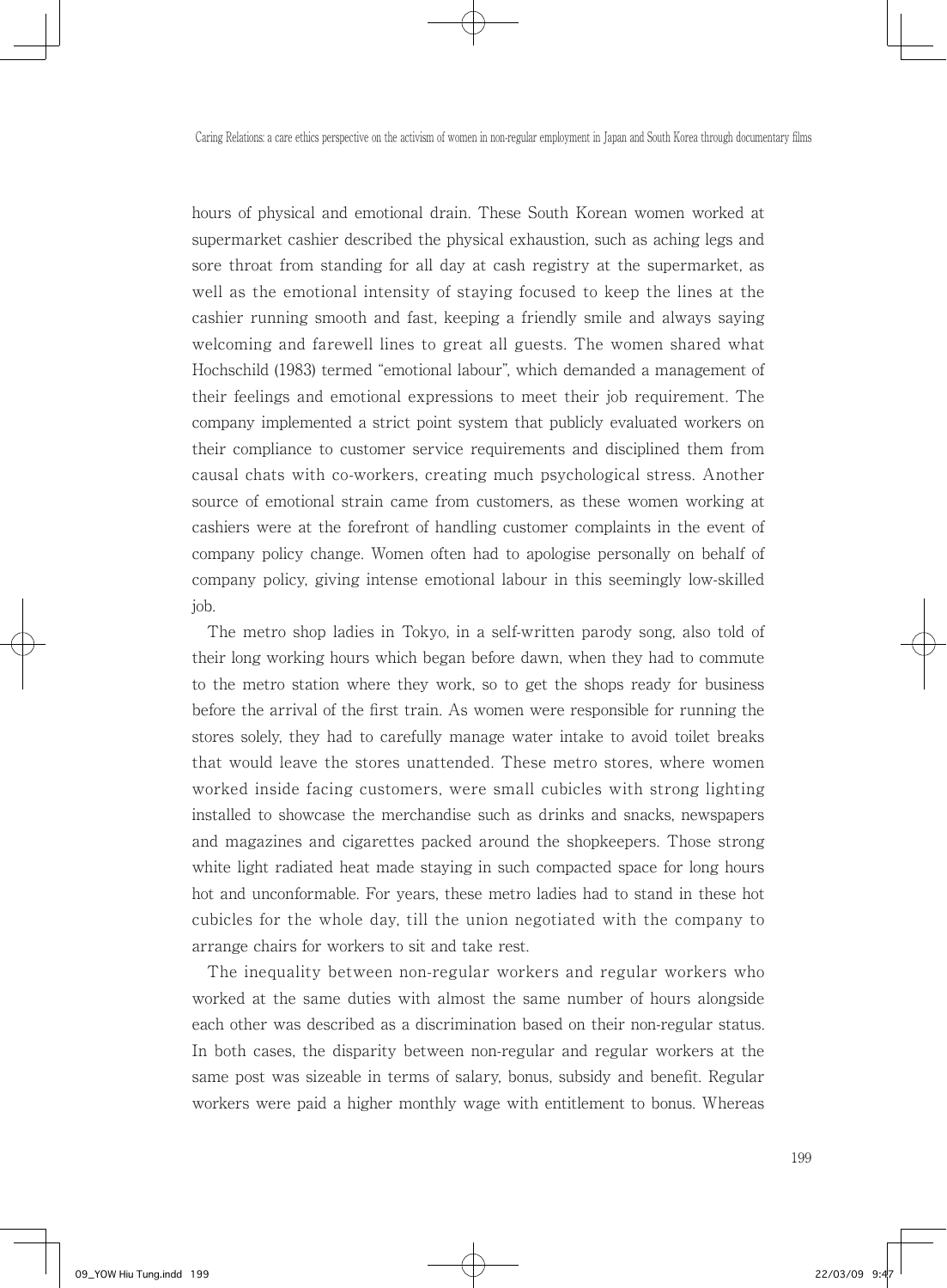non-regular workers were paid a fixed hourly-wage with limited or no entitlement to bonus and other fringe benefit, and their contact were subjected to flexible termination at the company's discretion.

 The inequality between regular and non-regular workers was material but also psychological. Despite working at the same workplace at the same job, the fact that non-regular workers were treated less due to their employment status had made them felt devalued and unappreciated by the company, which harmed their dignity deeply. The Japanese metro ladies, who were completely unaware of such system at the point when hired and even years after working, considered such arrangement not only to be unfair, but also felt deceived by the company into accepting their employment terms.

 If one considered only these described subpar working environments and conditions, it seemed odd that women would even want to continue to work in these unfavourable jobs. Nonetheless, women in the two documentaries fought vigorously for the chance to work. The Japanese metro ladies had negotiated as a union for extending employment in order to continue to work after reaching the retirement age of 65, while the South Korean women who were dismissed by the company before the impending non-regular worker's law, fought at length to retain their jobs.

 A convenient answer to the question why these women wanted to work would say that these women had no better options than to work and settle with such poor and unequal working conditions. However, this neglected the fact that these women had fought for the opportunity to work, and to work in better working conditions. Furthermore, it denied any possibility that women can find any meaning from work, simply because of the poor working conditions. Despite the poorly and under-remunerated nature of non-regular work, there must still be other reasons to explain why women worked hard for the limited earnings, which might reveal a more complex relationship between women and paid work. Apart from money, women also described the non-material gratification from work, from finding a new role for themselves outside traditional familial responsibilities, newfound relationships with colleagues, clients and society via work, and uncovering a sense of self. Exploring both monetary and nonmonetary aspects of work would form a more comprehensive understanding of the meaning of paid work to these women. It is precisely because women find meanings in even such difficult working conditions, they fought hard for the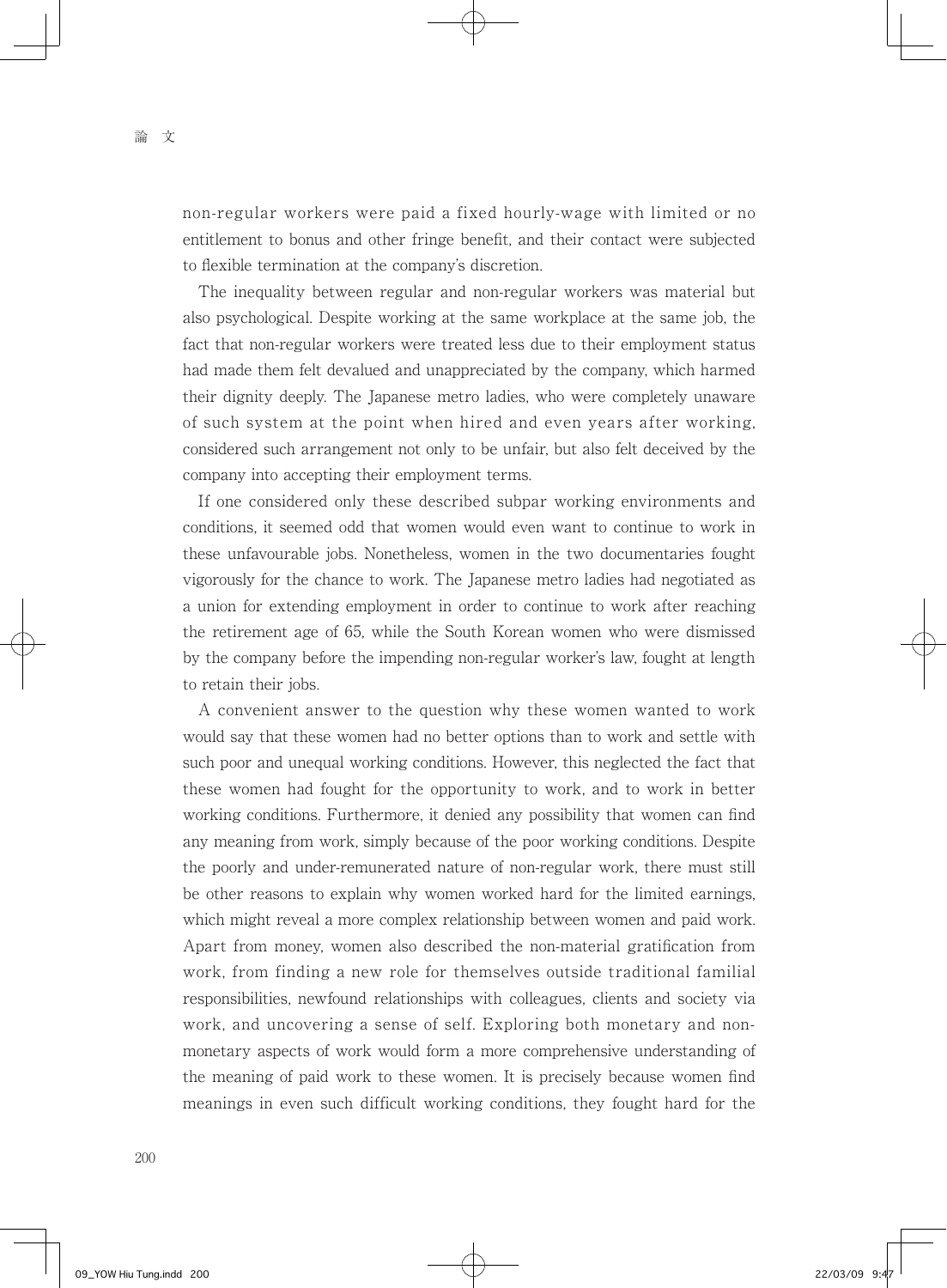opportunity to continue working under better working conditions through activism.

 Activism, requires much effort in planning, coordinating and uniting people to take collective actions, and carries many risks for those who participated with no certainty of resulting in the triumph of workers and substantial material gain. The South Korean women's 510-day strike, failed to secure a return to work for all, as core unionists were dismissed in exchange for the rehiring of the most women. Whereas the lawsuits of the metro ladies had secured some success in gaining greater public attention and a few recognitions from the court on the unjustifiable unequal treatment between regular and non-regular workers, while still unable to claim a full victory for their case.

 Activism was a lengthy process in which women who participated had to manage various setbacks, challenges or even danger. In both documentaries, a most common and prominent challenge was financial difficulties, as participating in activism incurred risk of losing their jobs. Long term strikes meant a loss of income for their family, and filing lawsuits also costed them their earnings and savings. The share of housework was another pressing concern for most women as they struggled between the roles of wives, mothers and activists in a still deeply patriarchal society, where the burden of household responsibilities fell almost exclusively on them. Activism had also put some women in face of legal prosecution from the company and danger of confrontation with law enforcement. Facing the far more influential, financially capable and legally supported corporates, women drew strength from being connected to others and being supported by caring and being care for in various relationships formed in activism in order to endure these risks, uncertainties, challenges and setbacks.

#### Activism as Relational: Caring and Being Care for

 "It's really not just our fight, but we want it to become a fight that connects all non-regular workers nationwide." The relational dimension of the women's activism was most evident in their appeal directing not only to the company but calling upon the society's attention on the general issue of regular/non-regular disparity. In their appeal, the women emphasised fighting on behalf of a wider community of non-regular workers throughout the nation. Their activism was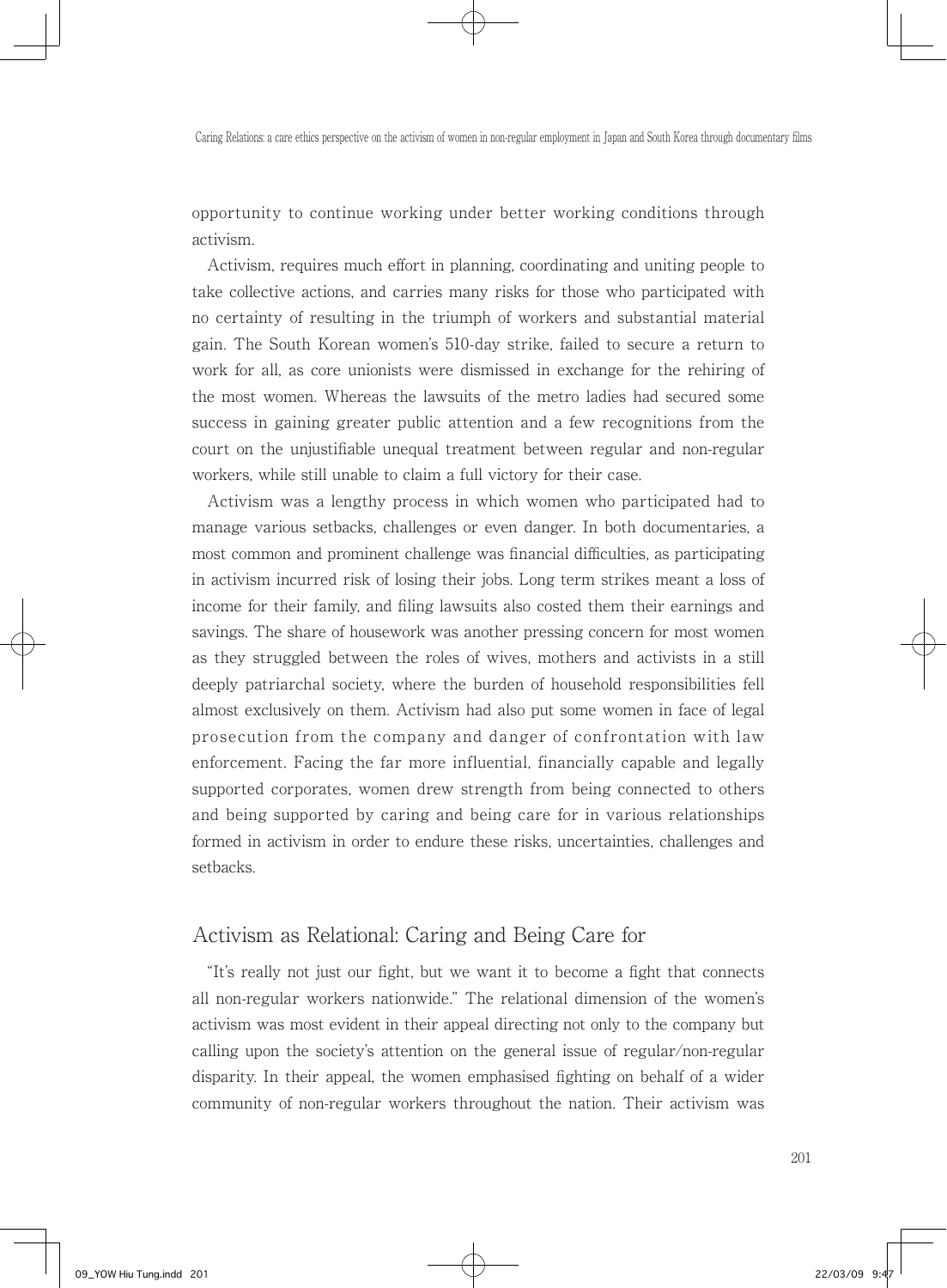not only a fight for themselves but acts of caring for fellow non-regular workers, caring on the issue of inequality and poverty, and caring for the society by challenging such inequality. Seeking to connect to others, non-regular workers in general and the public, the women drew strength from fighting for a greater mission that was beyond them and connected them to the community of nonregular workers and the well-being of the society.

 Care was demonstrated among the women themselves. Activism had first and foremost brought the women together to know and care for each other. Although these women worked for the same company, they might not know each other as their working stations and schedules were scattered. Joining the union united these women under a common cause. Through the process of activism, the plentiful of time women spent together allowed them to bond with fellow women, getting to know about each other's situations and to care for one and other. As none of them had any experience in unionising, we observed women talked to each other sharing their thoughts and doubts and gradually learnt to navigate their activism.

 Sleep-in strikes could hardly be described as comfortable, but the women recalled a good time of solidarity as they wore their own union t-shirts, one by one they took the stage to talk about themselves, sang union songs, made and shared food to make themselves comfortable at the strike site. Women during the strike would take shifts so that they could take turns to go back home to take care of their family while keeping the strike going, and when their children had suddenly fallen sick, other women would take their shift. A woman noted down in a dairy in loving details of a hot rainy summer night, a fellow woman went to check if the tents were safe from the heavy rain while others were sleeping, and in the next morning, coffee was prepared as they chatted with each other before seeing off those who finished their shifts. Supporting each other through shared strength and resources created bonds over women and united them further along the movement. Women developed a mutual commitment and felt responsible for one and other to carry on the fight, even when the prolonging of the movement makes it difficult for many to continue.

 The closeness between these women also allowed them to be responsive to other's needs. The metro ladies' union would have meetings at each other's homes and meals together after collective bargaining, where they talked causally from how they felt about the bargaining to their own daily lives. From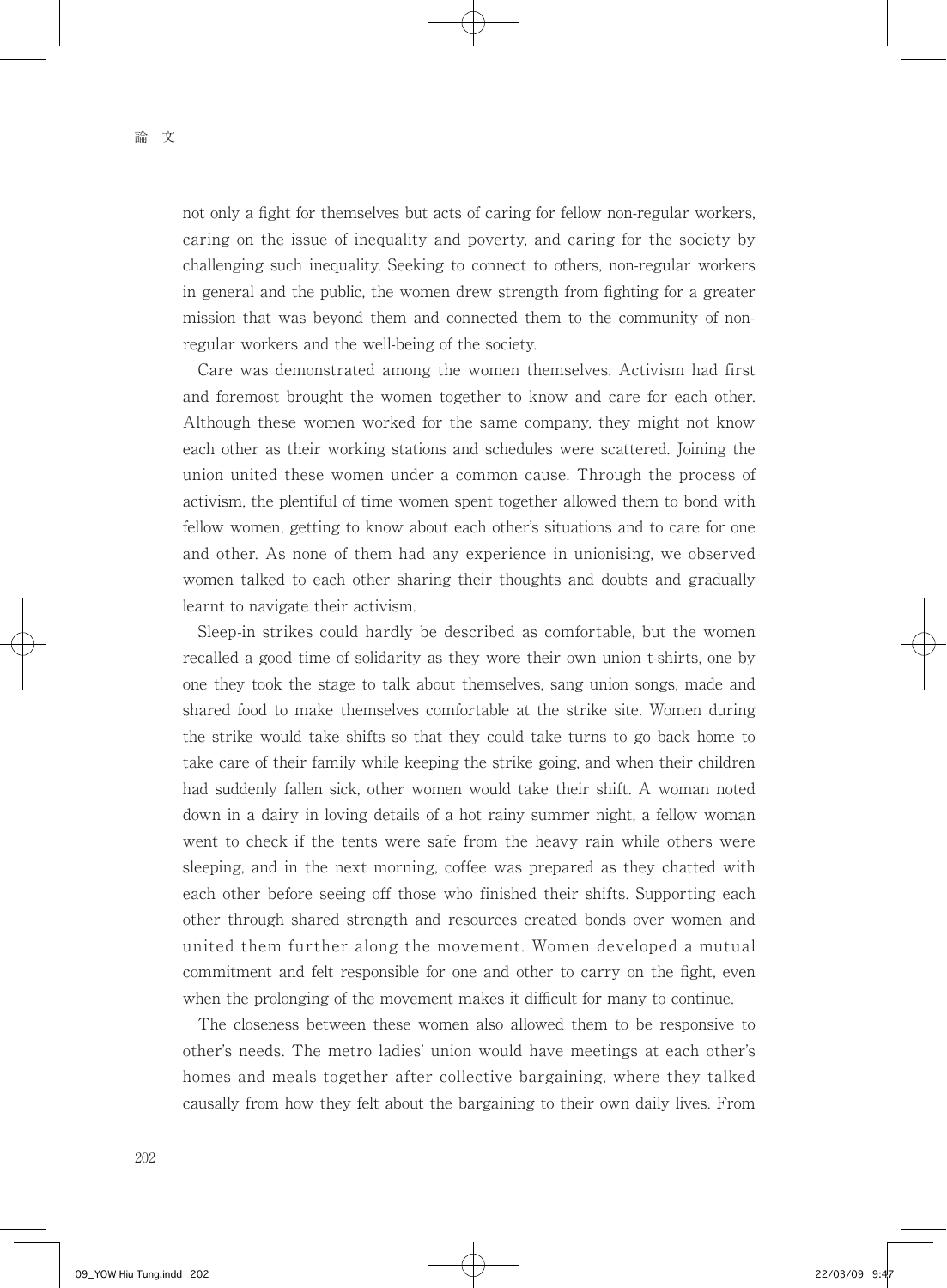these frequent exchanges, this small union of four were able to respond promptly and accurately to Senuma's need for paid care leaves after her elderly mother had fallen ill, and to Hikida's urgency to extend employment after the retirement age to pay for her household and the livelihood of her and her unemployed son. The woman's words, "you are not alone. There are many allies" in a sense, could be understood as help from other unions and people who encouraged them on their actions, but women found allies in each other.

 During their activism, both groups of women in Japan and South Korea had received support from others in the society. Strike of the Tokyo metro ladies was helped by other union groups which gathered over 100 members outside the company office building to show support. In the documentary, the women were invited to general union rallies to appear on stage and speak of their experience and thoughts about union activism. In more casual and joyous occasions, such as the new year party, the women performed a parody of a common kabuki play "Shiranami Gonin Otoko Five Men of the White Waves", which they re-arranged to tell their own respective stories and called themselves five women of the white waves. The women's later lawsuits were assisted by labour rights lawyers. The journalist and documentary filmmakers's concern on women's activism had further spread their stories on the internet and into theatre, and aroused even greater attention from the general public to follow these women's activism and the issue of non-regular work. Similarly, the South Korean women had the support of a national scale union, the Korean Confederation of Trade Unions, which provided both guidance and financial assistance to the women. Other allies such as feminist and lawyers' groups, party politicians as well as individual support from the members of the public, also paid visit to endorse the women's cause.

 Besides public support, a few women found an equally important source of strength from their family. Traditionally, unionists were men who were not expected to bear household responsibility, yet these women faced a dilemma juggling between activism and caring for their families. Frustration arose when women were asked about their husband views or approval of their activism, or when family members gradually became dissatisfied with the women's absence from women to engage in strike. Women with supportive family members willing to share the household responsibility and offer monetary support for the women's activism, still at times shared a sense of guilt for their prolonged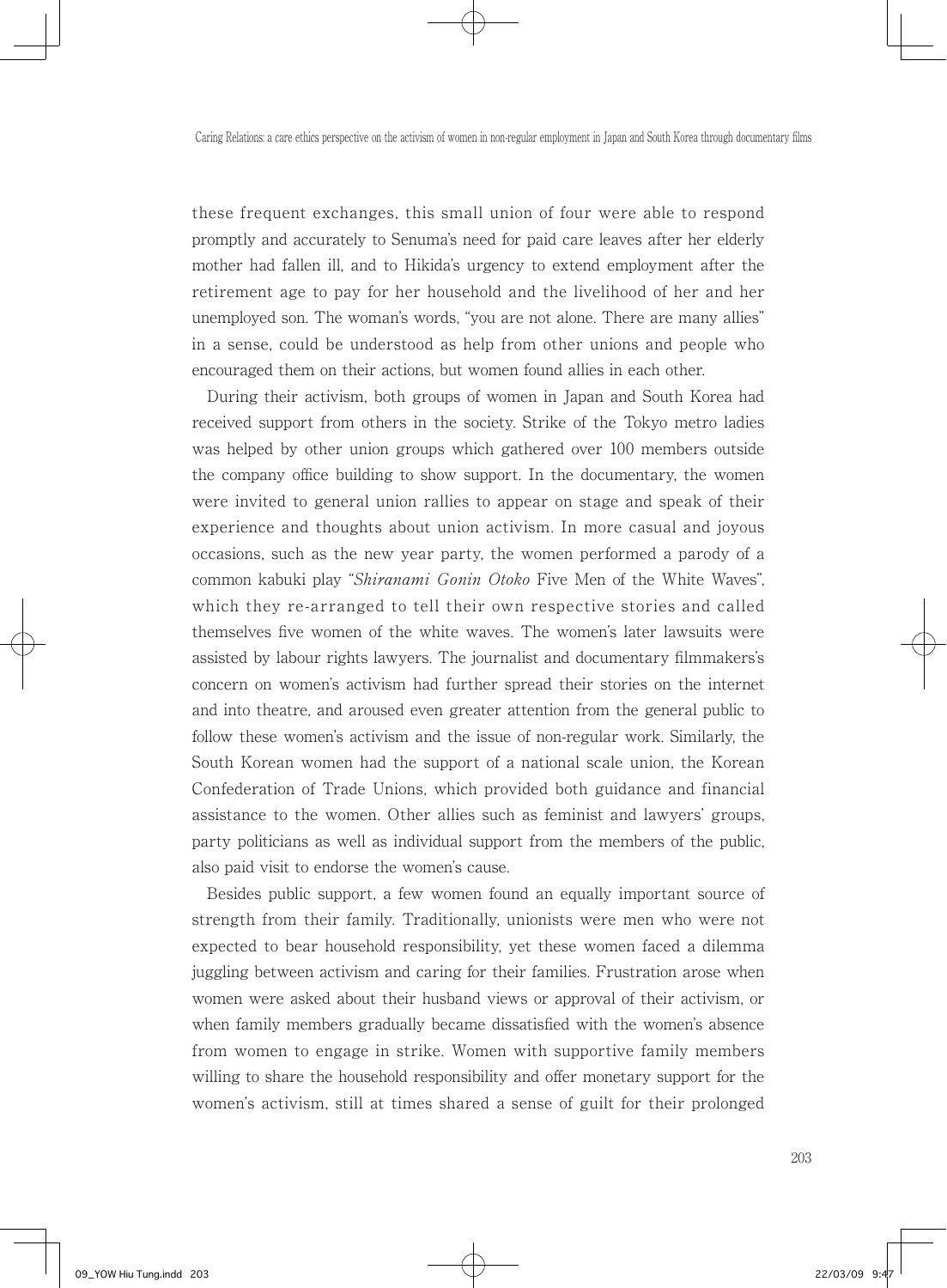detachment from their socially assumed care duties at home. Nonetheless, the emotional support and practical actions of share housework were indispensable for women's involvement in activism, particularly in the long run.

#### Activism: To be seen and heard, and new engagement

 These webs of relationships in activism brought women further to new places and to meet different people. Regardless of the outcome of activism, the progress and experience of activism to be connected and drawing a wider social attention from different people in society made women, who for long were undervalued and for the most part unseen and their stories untold, felt visible and acknowledged. Being seen and listened to, conveyed women a sense of dignity and meanings in their non-regular work and activism. Activism gave these women new engagement in life apart from family and work. The presence of union formed and organised by women enabled women to establish their own space in the male-orientated arena of unionism. Through learning about each other they build up their narratives and found strength as a collective to take actions. This new and unique experience enabled by the presence of a union of women was an achievement and through this collective, women also experienced personal growth, as the following quote from a booklet of the documentary (Weabak Sidestory Editorial Committee, 2011) showed,

 "I didn't go much to other places apart from my home and for work. It was like being a frog in a well. From the moment that I began to join union activities, I went to a lot of different places, starting from Pohang (the Southeast of South Korea) to I don't even know where I haven't been before. I went to Japan as well. I encountered a lot of people, learnt about their ideas, went to demonstrations and heard their thoughts too, from that I gradually develop my own consciousness."

 The sense of mission for others and society, and the deeper personal reflection women gained through activism, had enforced a sense of self as one woman commented, "regardless of the outcome, the action of revealing the problem itself carries meaning and is a proof of that we are living human being." Even though the ending of the women's 510-day strike did not meet its initial goal, a core union member who was laid off from work commented on her gain from the movement. "We didn't only have losses in the strike, but gain many things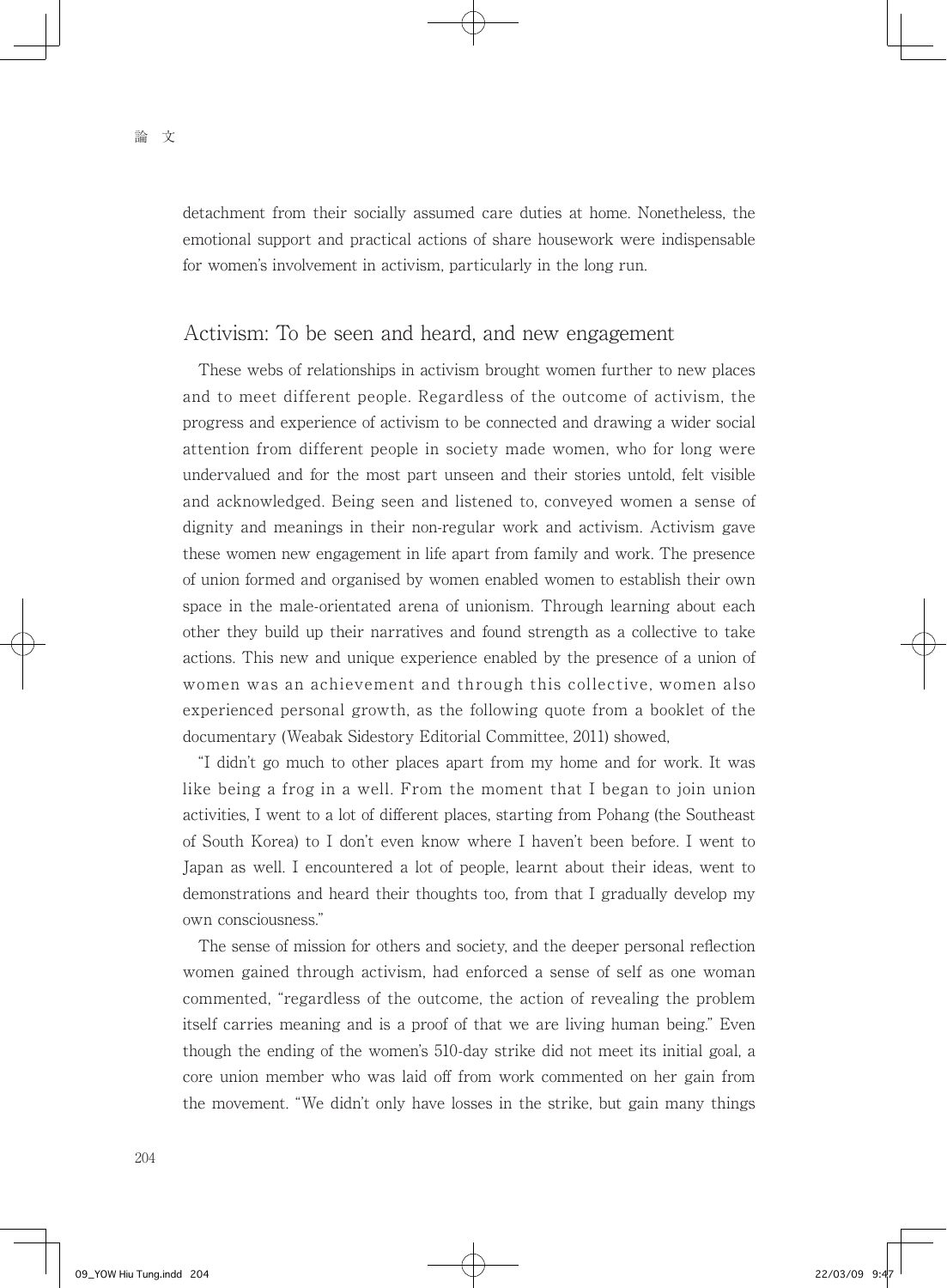as well. Honestly, the scope of my thinking has widened. I realised that capitalism, in essence, was controlled by the decisions of capitalists. These kinds of things helped me to look close into the roots of our society." Through these reflective thoughts, the experience and connections from the movement, hopefully, women can maintain their care for others and society in their different roles in life in the future.

#### Work: Money and what more can money bring

 Indeed, many women began to work to earn income to support their own and their family's livelihood. The money women earned from non-regular employment, though limited, provided for women and their families to a certain extent. Contrary to a common societal perception that these women were merely working part-time to earn an allowance for their personal use, the wage earned by many of the women were the main, if not, an important source of income to sustain their household, to say the least.

 Money was most likely to be the first and main motivation for women to seek work in the first place, but in the narratives of these women, seldom would they say they work to earn money but often "to make a living". This manner of saying would be implied that women valued the effect that the money brings to their and their family's livelihood, to sustain and improve "living" more than money itself. Money served as a mean to improve living rather than the end to why women work.

 Care ethics offered alternative moral reasoning on the basis of care, as nonregular workers have an equal obligation as regular workers to care. Companies, which focused only on a contractual obligation to pay workers justly according to the agreed amount, neglected this dimension of how individuals, regardless of gender, work to take care of themselves and others. Companies have not only avoided their responsibility to care for their non-regular workers by paying as regular who worked the same job, but also, neglect the non-regular worker's obligation to care, in turn, tempered workers' ability to care properly.

 Women, single or married, with children or other dependent family members often recited instances of using the money they earn to improve livelihood and alleviate financial drain. Among the four members of the metro ladies union, Hikida was working to support her live-in son as a single mother on top of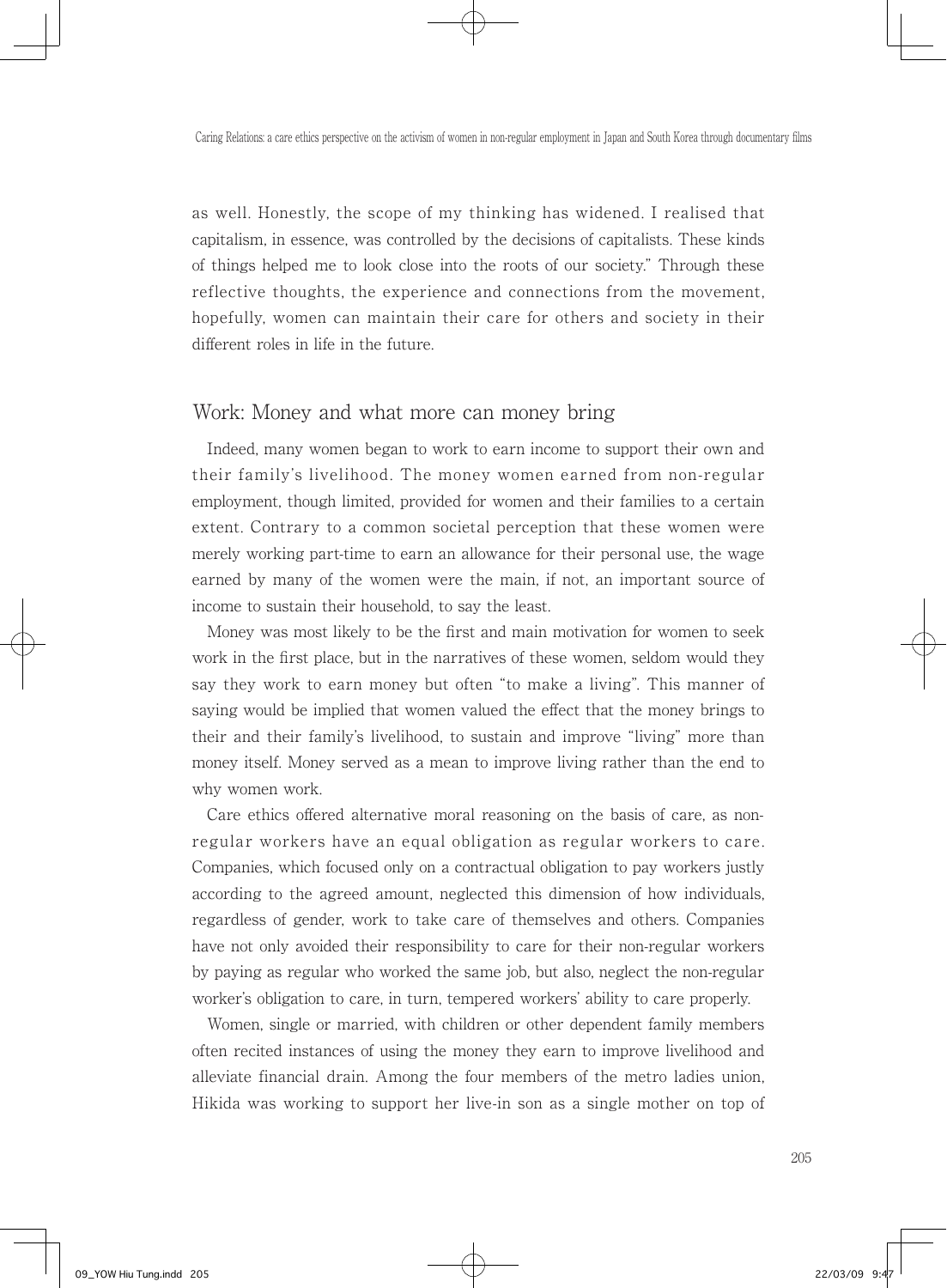repaying the house loan and Senuma was making a livelihood as a single women with an elder mother with medical needs.

 Ms KL, 55, spoke about using her earnings to put her daughter through university, "the money I earned, without ever putting into my account, was all used for this family. When the children were in university, my husband had difficulty gathering money to pay for their tuition fees. Frankly, when our daughter was admitted into university, he said, "what is the point of sending a girl to university," and did not give a single Korean won for her tuition. I earned the money for it. It was me who sent our daughter to university."

 Women worked for their family to pay for various expenses, and from this, experienced a new way of caring. While traditionally, women stayed at home to be housewives and mothers providing and caring for the household through carrying out housework and taking care of the physical and emotional needs of their family members, working as a non-regular worker, though with limited money, had enabled these women to provide and care for their family monetarily, even at greater liberty to spend their earnings in what they consider fit for the family.

 Many women did not feel their work at home was valued as they should. Whereas earning a salary, even though little and underpaid, from their work outside home, was a monetary valuation of their labour that could be used to care for their family. Ms KO, who started working for the first time at 43 following her husband's death, described receiving her first salary, "before working here, I had been a professional housewife doing housework at home, so it was my first experience formally receiving a salary. When women work outside, they would receive an envelope with the salary for the month. It is difficult to put a value on that. We women had always been working at home and we never got anything like that, but when we work at the workplace, the value of our work can be reflected from the salary we get such month and that is how we continue to work."

 Rather than claiming this material contribution to the family as superior to the accustomed role of housework, this new experience of what one can do for their loved ones offered a novel sense of reward and affirmation for women. This sense of being able to provide for those they care for, to a certain sense, meditated the hardship of work.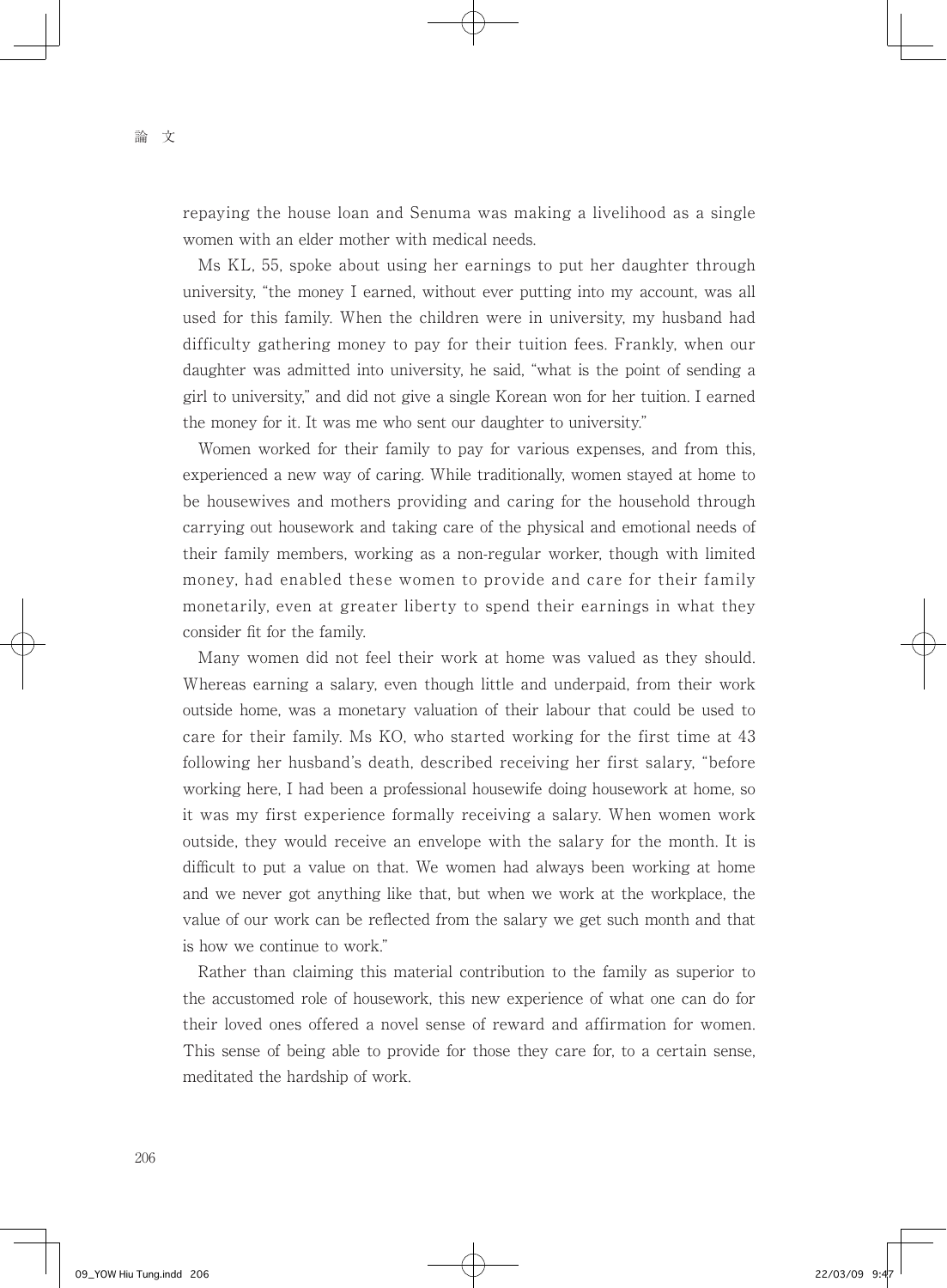### Work: For Family and Relations beyond family

 Family is an important consideration when women making decisions regarding their employment. When choosing between a better-paid job and one closer to home, some women opted for the latter because it allowed them to better fulfil their social expectations as wives and mothers. "At first, I worked at a catering company for around 15 years. The pay was good but since the workplace was at a wedding hall, I had to work during the weekends and till very late hours. My mother-in-law was very unhappy about this". Ms KL was asked by her mother-in-law to work somewhere closer to home. Even though the pay was less, she decided to quit her catering company work and worked at the supermarket instead so that she would make meals and take care of the family, which kept her mother-in-law happy.

 Besides working for family, women discovered and established new relations with co-workers, customers, and society through work, and these newfound relationships had also become significant components of work for women. Women described the fun of knowing people at work and working together with co-workers, and other women found consolation withstanding the tough working condition, among co-workers who shared the experience. Ms MH recollected relaxing with her colleagues, "work was physically exhausting, but occasionally, I would go for a beer with co-workers after work before going back home. We did even not go to a bar, and it was just outside where we worked."

 Interacting with customers was a frequent and main part of their job working at frontline service work. Particularly for the women working their station at the metro small shops, the one-on-one interaction with customers made their relationship with regular customers more intimate. Happenings with customers were included in the parody song that the metro ladies wrote, as they sang "occasionally there came a customer who always called me "Okasan (mum)", I never recalled raising you I thought silently. I got irritated but I pretended it was nothing." This event showed how women form relationships with regular customers and felt a sense of duty to the customers. Kanou described how she felt she had to keep her store open as usual even on the day after the 311 East Japan Earthquake. Even when the company failed to give instructions, she thought "for the customers, the shop must be kept open on its opening hours and it was from there, a sense of trust was born." On her last day of work after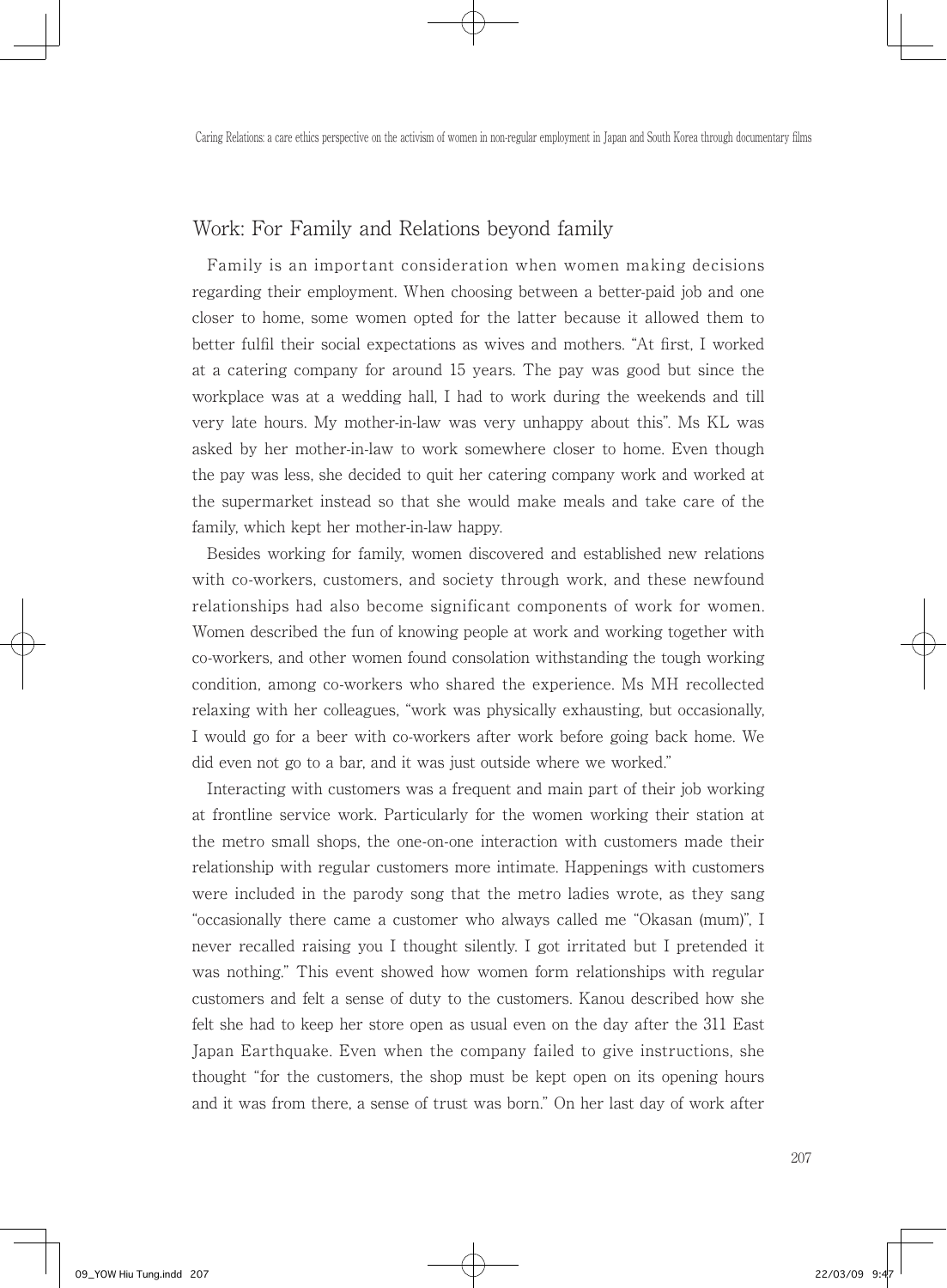spending 10 years with the company, Kanou told the bittersweet of working, "I started working after turning 55, so it was quite tough. But on the other side, it has been fun. The encountering with customers is fun. Now, there is a tint of sadness. There is still something not entirely accomplished."

 Returning to women's experience of getting paid for her work as a nonregular worker, to engage in paid employment enabled women to connect to society and to finally be valued by society for their work. Although the nonvaluation and undervaluation of the contribution of care work in the family to the sustainability of our society is heavily criticized by feminist, under the current social reality which the role and value of housework in the private were neglected, paid work, even if it was non-regular work, asserted women a role in the public sphere, and as workers, to be considered as a contributing member of the economy and society.

#### Work: Sense of self, Individual Freedom and Aspirations

 Many women found work to have re-ignited their aspirations and to rethink what do they want to do for themselves. Ms JS, who was married and had three adult children, described herself as active during her youth and used to go wherever her feelings took her before getting married. After marriage, she had focused entirely on taking care of her new family, in-laws and later her children for decades till she decided to work again after all her children went to university and her in-laws had passed away. She found satisfaction from work by putting her skills to do her job well, getting to know people at work, and earning an income. Since she started working, "I began to think about what I have to do to make my dream come true from that point."

 Other women found a sense of freedom in work, by taking a break from their conventional family roles as wives, mothers, and daughters, and to live as an individual who was defined not only by family and domestic life. It was not to undermine the value of family, as after all, these women had done so much for their family, but to say women can experiment with other roles. Work and paid employment had provided them with this opportunity to switch up their role, and to take a small break from a role of family and domesticity that had dominated their lives for decades, as the following quotes shows:

"I got married at the age of 25, and it was my first escape to get away from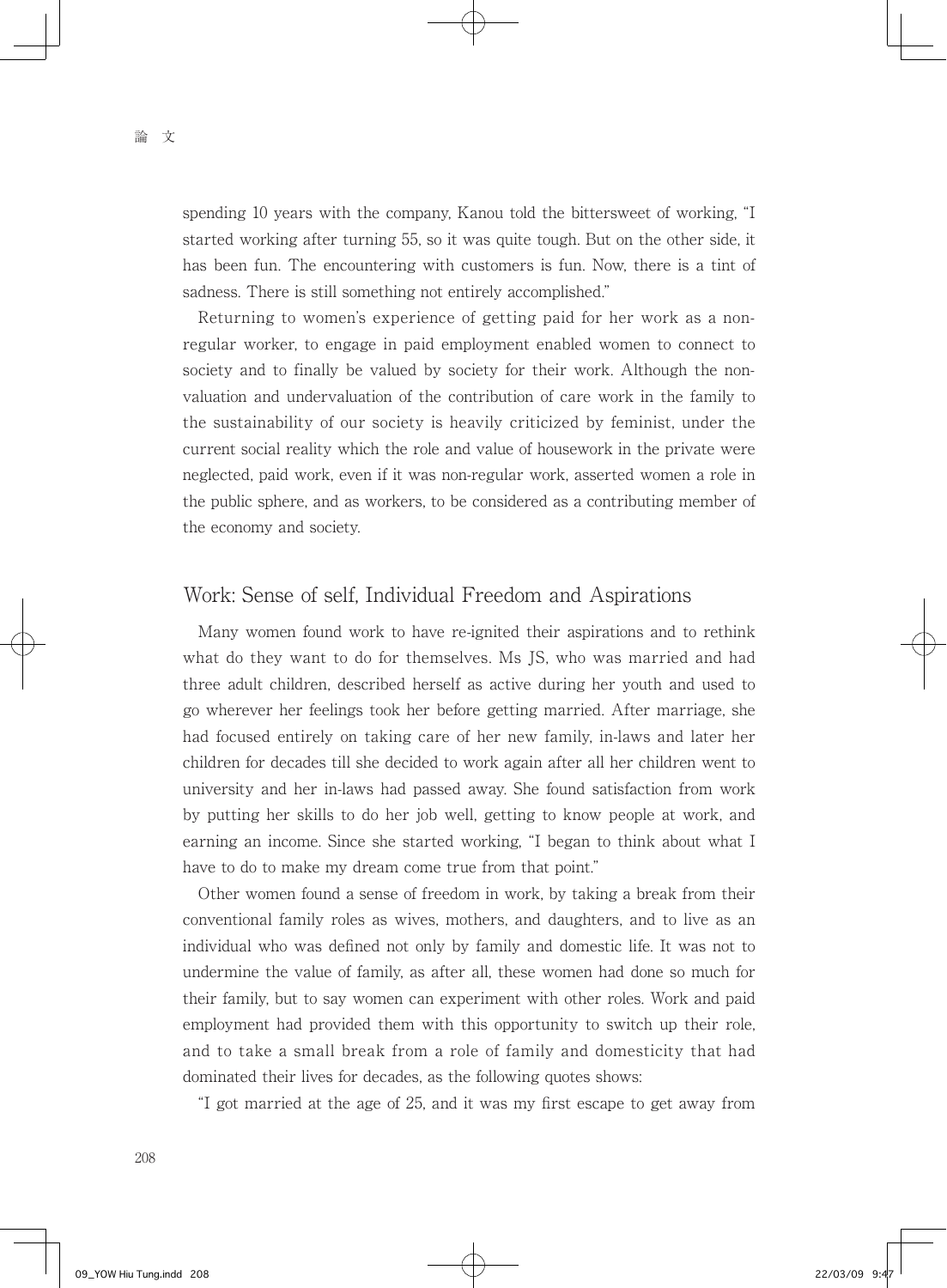my controlling father. The second escape was to work. Before that, I was not sure about what I could do, but work allowed me to discover a new side of self to get out there and have a try." Ms KO

 "There are many people in the family so there is no space to be alone. Sometimes I would use work as an excuse to not go to some events with my husband's family or other family activity and at those times, I get to have the house to myself and those times, are true freedom. I felt like I can spread my wings." Ms MH

 The ability to have different roles in life, allows reflection and exploration in a way that women can and are at liberty to develop their sense of self. With the freedom switching between different roles of housewives, wives, mothers and workers, women, find themselves in these new roles and experiences, to dream and to reach out to new aspects of life. The expansion of roles women can play adds new dimensions in their lives, and leads to further reflection on their sense of self and exploration on what women want to do in life, such as activism, where they find new role as activists and form even more rays of caring relationship.

 Women had a much more complex relationship with work, as work was both difficult and exhausting but at times liberating for women at times from their conventional role of housewives and chores of housework. Access to choices, was empowering for women, "going to work, how to say it ... maybe freedom. Work is an exhausting thing but spiritually it was fun." Despite the less-thandesirable and unequal working conditions, when women in the documentaries were let go from their work, they were in pain and despair at the sudden loss of, financial stability, but also the intangibles relationships they formed through work as well as sense of self, freedom and aspiration. Refusing to accept and give up on these treasured relationships and values, became the important drives that united women to fight for work and for better ways to work through activism.

 This observation, which a sense of self seemed to act as a foundation for further caring relation, echoes with feminist's understanding of autonomy with the interconnectedness of human relations in care ethics (Mackenzie & Stoljar, 2000). This sense of autonomy that women experienced is not necessarily contradictory to the relational dimension of life and work. Autonomy, a certain sense of self, is essential for an individual to make decisions regarding their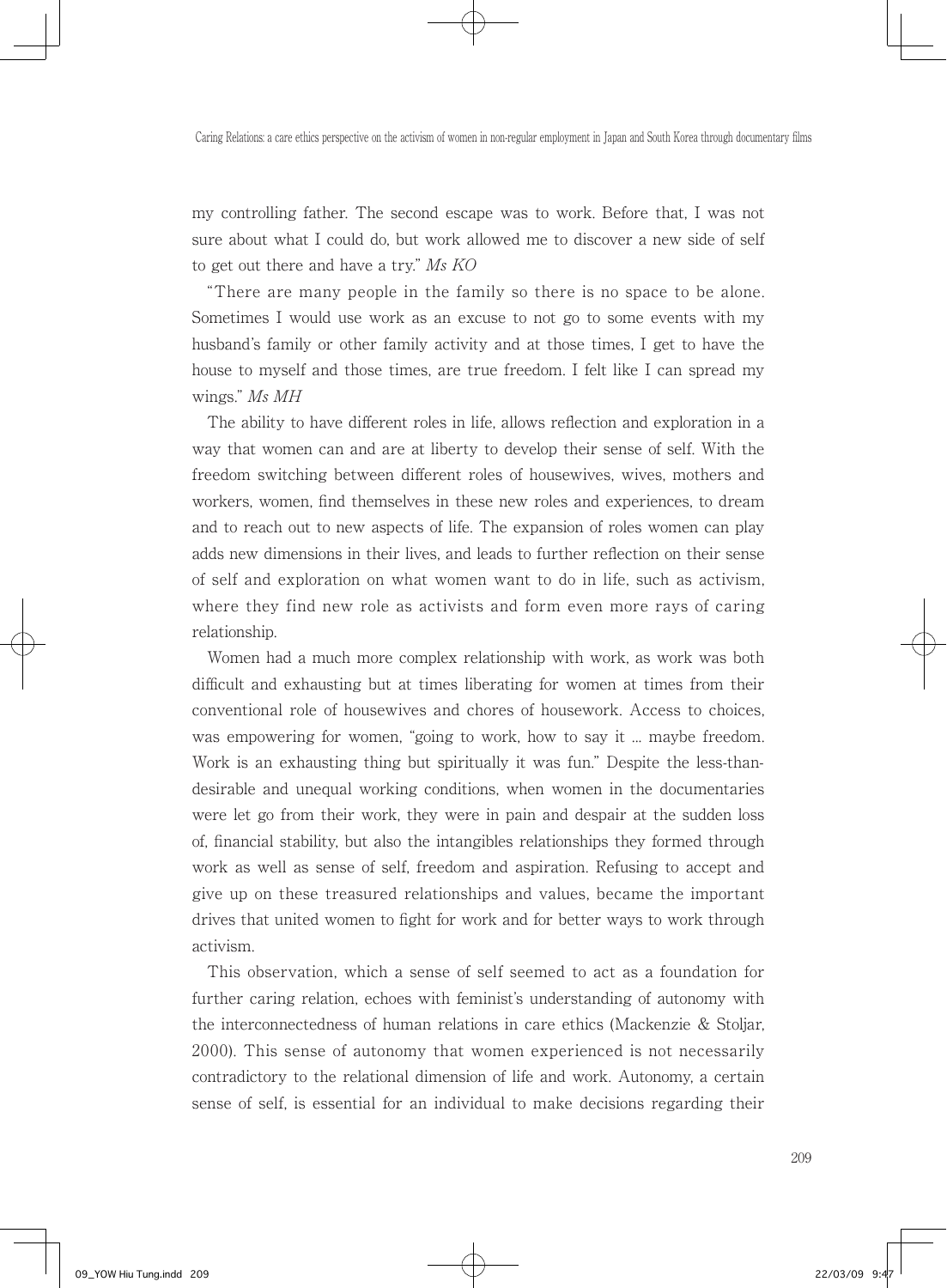lives, particular relational decisions, such as who to reach out to, changing existing and building new relationships.

#### Conclusion

 Through analysing the documentaries on women's activism from a care perspective, this article presented and explored the relational dimension of the women's experience and making sense of their non-regular work and activism.

 Applying care ethics in analsying women's work and activism under the documentary lens, rays of caring relationship were observed among women, between women and family, co-workers, clients at workplace and even with other members of society. While work and activism are orientated towards certain goals, the dynamics took place in the process of work and activism, which these caring relationships were formed and reinforced through acts of caring and being care for, was equally important in making sense of non-regular work and activism.

 This relational dimension of women's work and activism reflected how women delivered and received care in these relationships with others even in a state of precariousness. Women had both drawn strength from the acts of caring for and being cared for by others, and these relationships of care were significant in helping them to negotiate and withstand the constraints, challenges and struggles of non-regular work and activism, and further facilitate the development of a sense of self, nurture the confidence and skills to act upon their aspirations in life. Moving beyond material incentives, the intangible values and rewards from the process of caring and receiving care, are crucial in work and activism. The activism of women sheds light on recognising the critical potential of care in building resilience and resistance. With care as a basic human capacity to women and men, this implication inspires future women's resistance and beyond.

 Although these women's activism so far has yet to have a significant and farreaching impact on eliminating the inequality between regular and non-regular work, nor overturning women's prevalence in this much stigmatised form of non-regular employment, the way women finding strength as a collective in activism prompted reflection on the transformation from resilience to a more revolutionary force of resistance. The potential of women as a collective in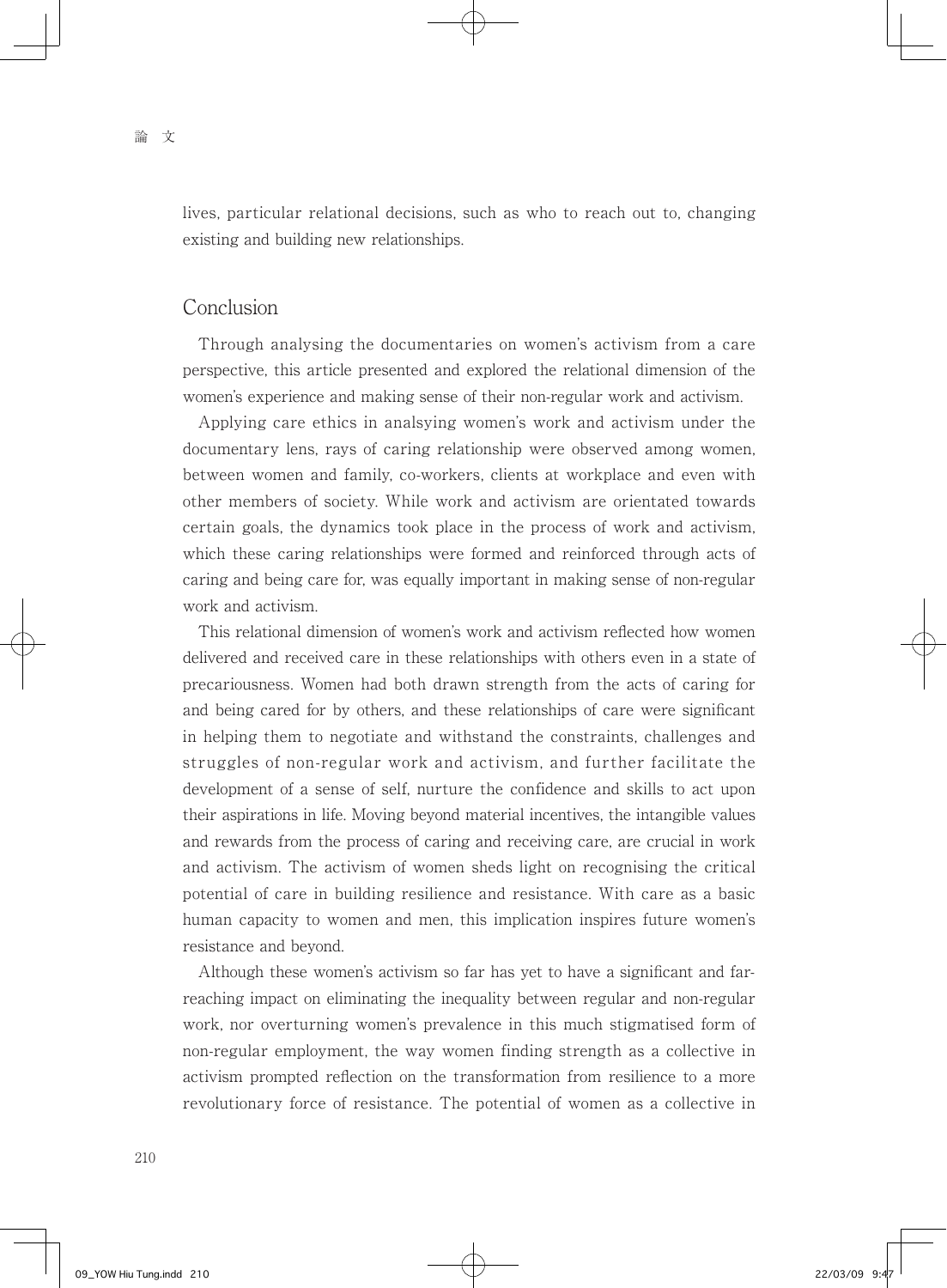initiating a resistance by and for women would be meaningful to the general feminist movement worldwide. To understand how to sustain women's participation in activism, future research would be recommended to explore the establishment of caring institutions in family, company, union to support women to seek greater change in the circumstances of women and non-regular work.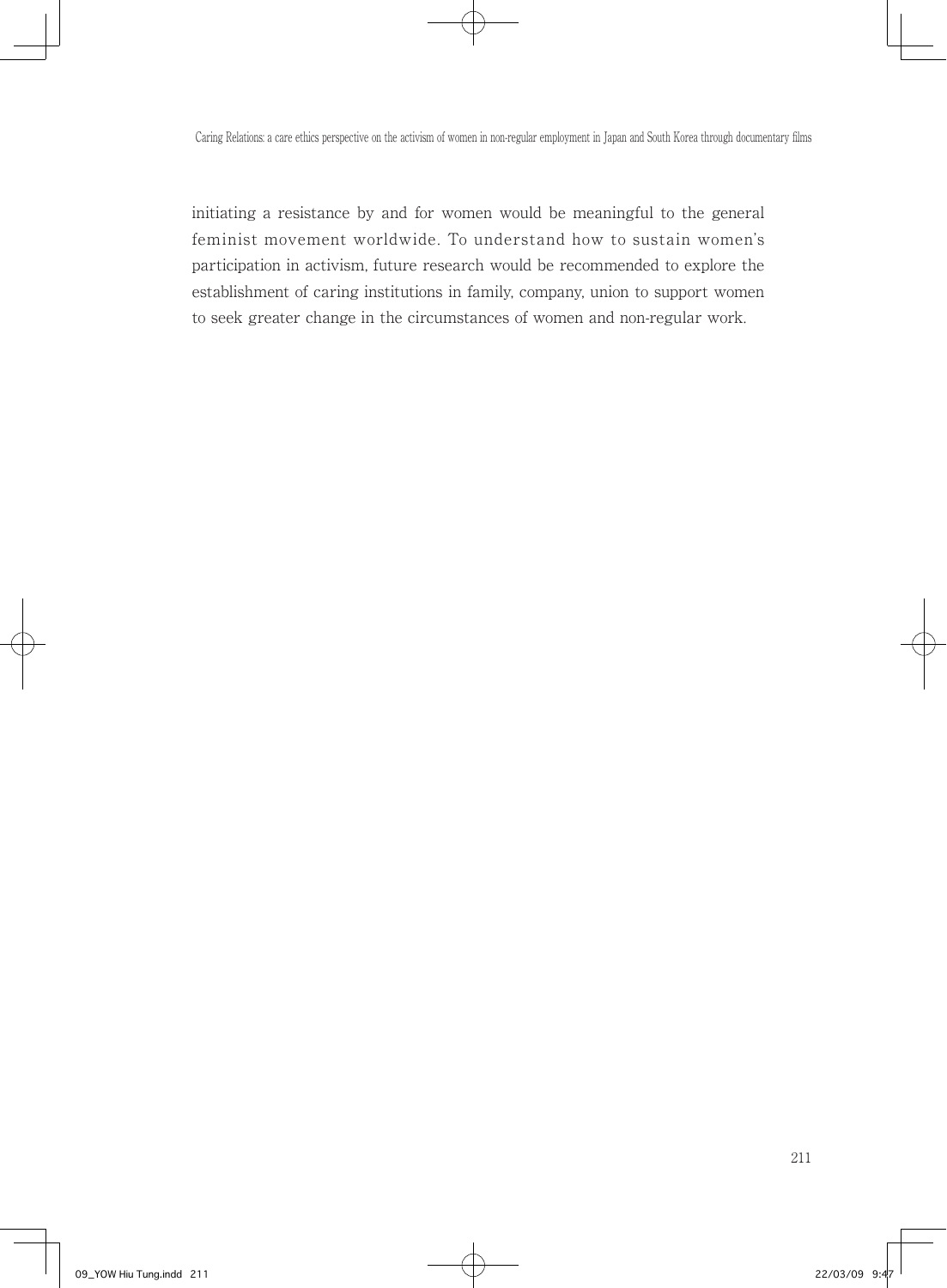#### Bibliography

- Amy-Chinn, D. (2008). Rose Tyler: The ethics of care and the limit of agency. Science Fiction Film and Television, 1(2), 231-247.
- Barnes, M. (2012). Care in everyday life: An ethic of care in practice. Policy Press.
- Broadbent, K. (2003). Women's employment in Japan: The experience of part-time workers. Routledge.
- Bourdieu, P. (1977). Outline of a Theory of Practice. Cambridge university press.
- Dalton, E. (2017). Womenomics, 'equality' and Abe's neo-liberal strategy to make Japanese women shine. Social Science Japan Journal, 20(1), 95-105.
- Forum Labour Social Policy Gender. (2020). Hatarakukoto to feminizumu Takenaka Emiko ni Manabu [Working and Feminism - Learning from Takenaka Emiko.] Tokyo: Domesu Publishers.
- Fu, H. (2013). An emerging non-regular labour force in Japan: The dignity of dispatched workers. Routledge.
- Gilligan, C. (1982). In a Different Voice: Psychological Theory and Women's Development. Harvard University Press
- Held, Virginia (2005). The Ethics of Care. Oxford: Oxford University Press.
- Hochschild, A. R. (1983). The managed heart: Commercialization of People's Feelings. University of California press.
- Holdsworth, A., Lury, K., & Tweed, H. (Eds.). (2020). Discourses of Care: Media Practices and Cultures. Bloomsbury Publishing USA.
- Hooks, B. (1986). Sisterhood: Political solidarity between women. Feminist Review, 23(1), 125-138.
- Ida, K. (2021). Impact of Marxist feminism on Japanese women's movement: Focusing on the domestic labor debates. The Japanese Political Economy, 47(1), 27-43.
- Kamiya, M. (1995). A Decade of the Equal Employment Opportunity Act in Japan: Has It Changed Society. Law Japan, 25, 40.
- Kim, M.R. (2009). 외박 [Weabak: Stayed Out All Night] ]. [ Medium (DVD, Video file)].
- Kupfer, J. H. (2012). Feminist Ethics in Film: Reconfiguring Care Through Cinema. Intellect Books.
- Laugier, S. (2020). How TV series transform gender relations. Multitudes, 79, 251-257. https://doi.org/10.3917/mult.079.0251
- Mackenzie, C., & Stoljar, N. (Eds.). (2000). Relational autonomy: Feminist perspectives on autonomy, agency, and the social self. Oxford University Press.
- Matsubara, A.; Sasaki, A. 松原明・佐々木有美 (Directors). (2021). メトロレディーブルース 劇場 版 [Metro Lady Blues Theatre Version]. [Medium (DVD, Video file)].
- Nash, K. (2012). Telling stories: the narrative study of documentary ethics. New Review of Film and Television Studies, 10(3), 318-331.
- Noddings, N. (1984). Caring: A Feminine Approach to Ethics and Moral Education. University of California Press
- Robinson, F. (1997). Globalizing care: Ethics, feminist theory, and international relations. Alternatives, 22(1), 113-133.
- Robinson, F. (2006). Beyond labour rights The ethics of care and women's work in the global economy. International Feminist Journal of Politics, 8(3), 321-342.
- Shibata, Y. (2007). Development and Problems of the Equal Employment Opportunity Law. Gender & Law in Japan. Eds. Tsujimura M. & Yano, E. Tohoku University Press.
- Stacey, C. L. (2005). Finding dignity in dirty work: the constraints and rewards of low-wage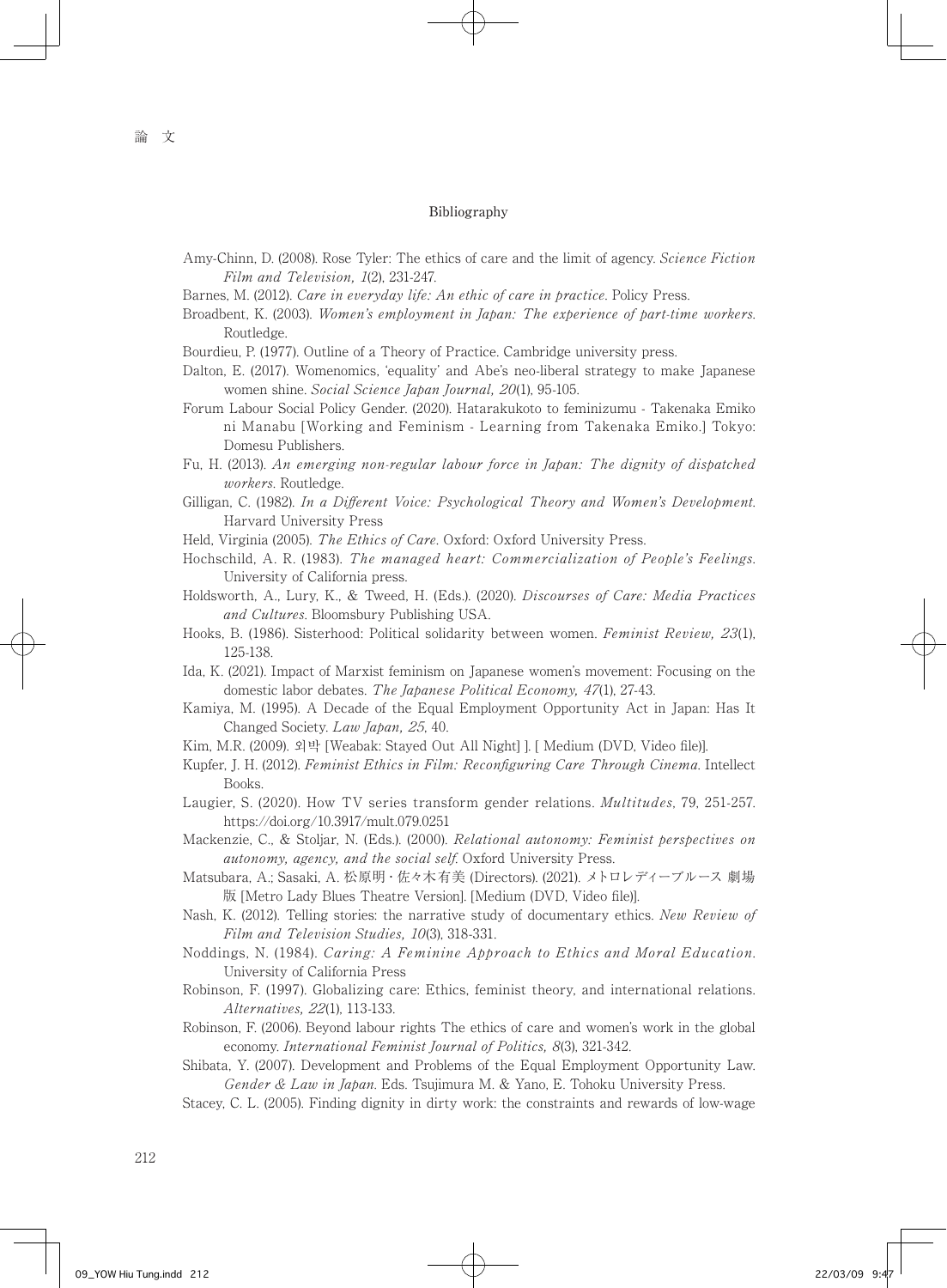home care labour. Sociology of Health & Illness, 27(6), 831-854.

Takenaka, E. (1992). The Restructuring of the Female Labor Force in Japan in the 1980s. U.S.-Japan Women's Journal. English Supplement, 2, 3–15. http://www.jstor.org/ stable/42772031

Tronto, J. C. (1993). Moral Boundaries a Political Argument for an Ethic of Care. Routledge.

- Ueno, C. (2017). Neo Riberarizumu to Jendā [Neo-liberalism and Gender]. Gender Research, 20. 21-33.
- Van Bochove, M. & Zur Kleinsmiede. (2020). Broadening the scope of live-in migrant care research: How care networks shape the experience of precarious work. Health and Social Care in the community, 28, 51-59.
- Video Press ビデオプレス(ed.). (2018). 非正規に尊厳を!メトロレディーたちのたたかい ガイドブッ ク [Non-regular with respect! The fight of metro ladies Guidebook].Tokyo: Video Press.
- Walukiewicz, E. T. (2018) "You have access to all of it." Assessing documentary participation through an ethics of care. Current Perspectives on Communication and Media Research, 217-229.
- Weabak Sidestory Editorial Committee「外泊外伝」編集委員会(2011.)外泊外伝:ホームエバー 女性労働者たち510日間のストライキの記録 [Weabak Sidestory: The record of the 510 day strike of women workers at Home-ever]. Tokyo: Gendaikikakushitsu.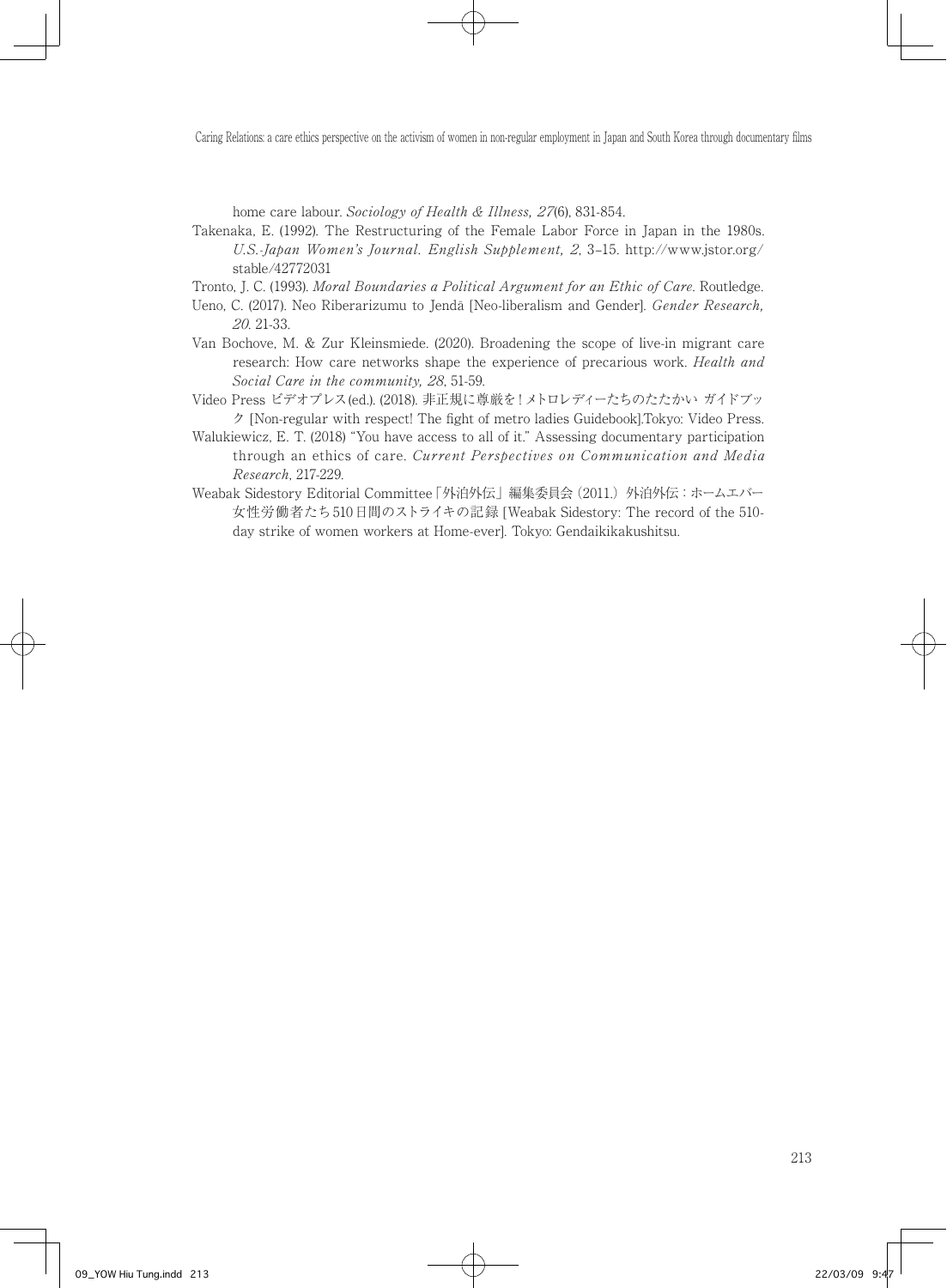#### **Abstract**

## Caring Relations: a care ethics perspective on the activism of women in non-regular employment in Japan and South Korea through documentary films

Hiu Tung YOW

 The continuing prevalence of women in non-regular employment has attracted much scholarly interest in its economic and gender implications. Existing researches, which focus predominantly on macro-structures, have given little discussion to the voices of women on how they view their engagement in nonregular employment. Yet, in reality, women have negotiated in various ways with these macro structures that shape their predicament in non-regular employment and their struggles were well-documented by media workers.

 There is a recent academic trend to use virtual media, such as television, films and documentaries, as the medium for analysing society and social phenomena with an ethics of care. This method joins care ethics' attentiveness to the relational dimension of human interaction, and the characteristics of visual media, which captures people's feelings, voices and interactions with others extensively. This article analysed documentaries on the activism of women in non-regular employment, to listen closely to the voices of women and understand how they make sense of their non-regular work and activism.

 Through analysing two documentaries', Metro Ladies Blues and WeaBak, audiovisual accounts of the collective actions by women in non-regular employment in Japan and South Korea, this article applies a care ethics perspective to inquire individual women's experiences in non-regular employment and their activism in a relational and contextual setting. In exploring the meaning of work and employment to these women, I moved beyond mere material motivation and the all-too-convenient answer of "no better option", to ask why these women decide to work and to continue to work in such poorly remunerated and insecure form of employment. Furthermore,